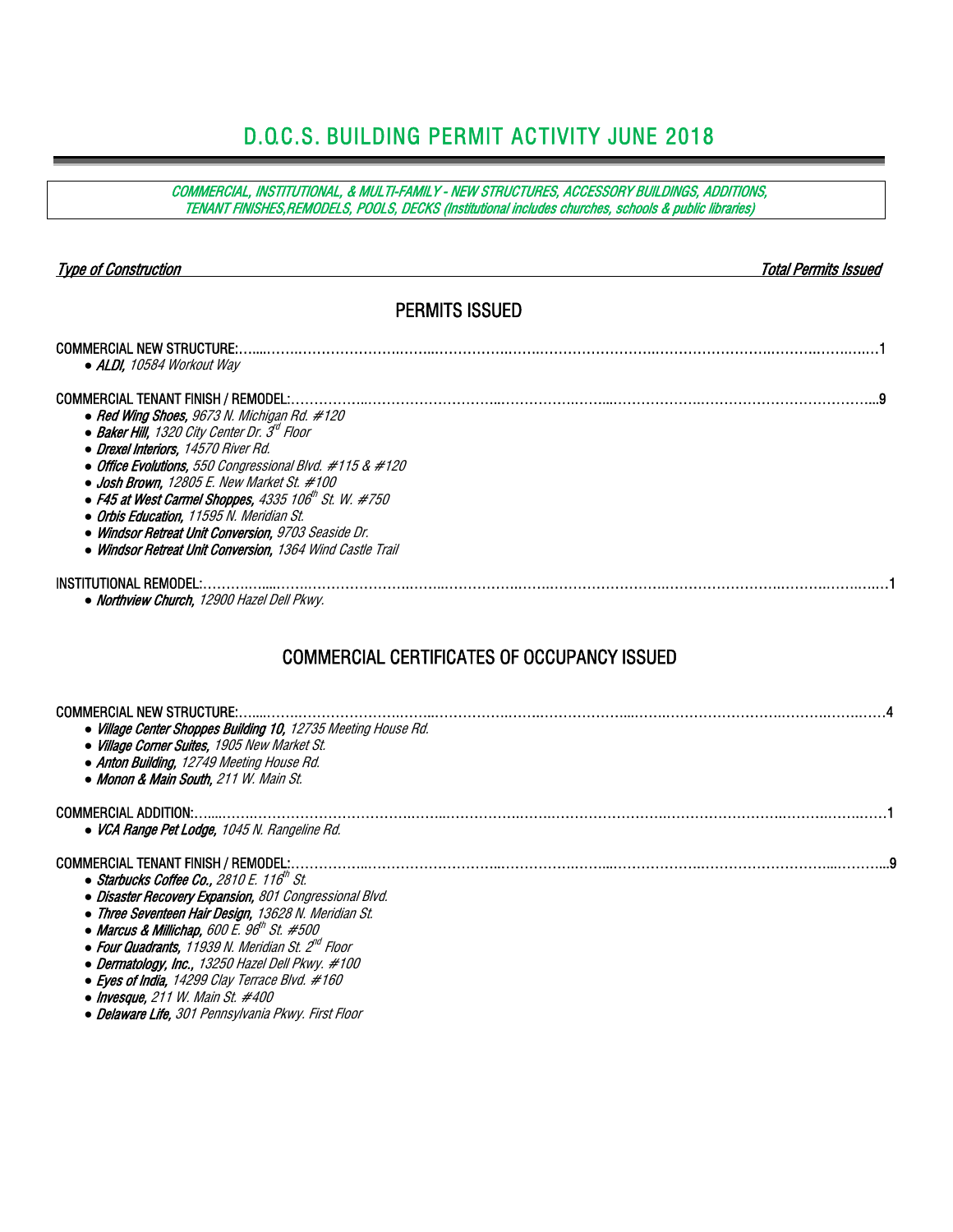## D.O.C.S. BUILDING & SIGN ACTIVITY JUNE 2018

|                                        | <b>JUNE 2018</b> | <b>JUNE 2017</b> |
|----------------------------------------|------------------|------------------|
| <b>TOTAL BUILDING PERMITS ISSUED:</b>  | 175              | 215              |
| <b>TOTAL FENCE PERMITS ISSUED:</b>     | 43               | 31               |
| <b>TOTAL SIGN PERMITS:</b>             | 17               | 23               |
| <b>BUILDING INSPECTIONS PERFORMED:</b> | 674              | 628              |
| <b>BUILDING PLAN REVIEWS:</b>          | 100              | 152              |
| PUBLIC REQUEST FOR INFORMATION (RFI):  | 62               | 90               |

### D.O.C.S. NEWS AND NOTES JUNE 2018

*●* Inspector Mike Sheeks attended the IABO Education Committee meeting June 13 in City Hall.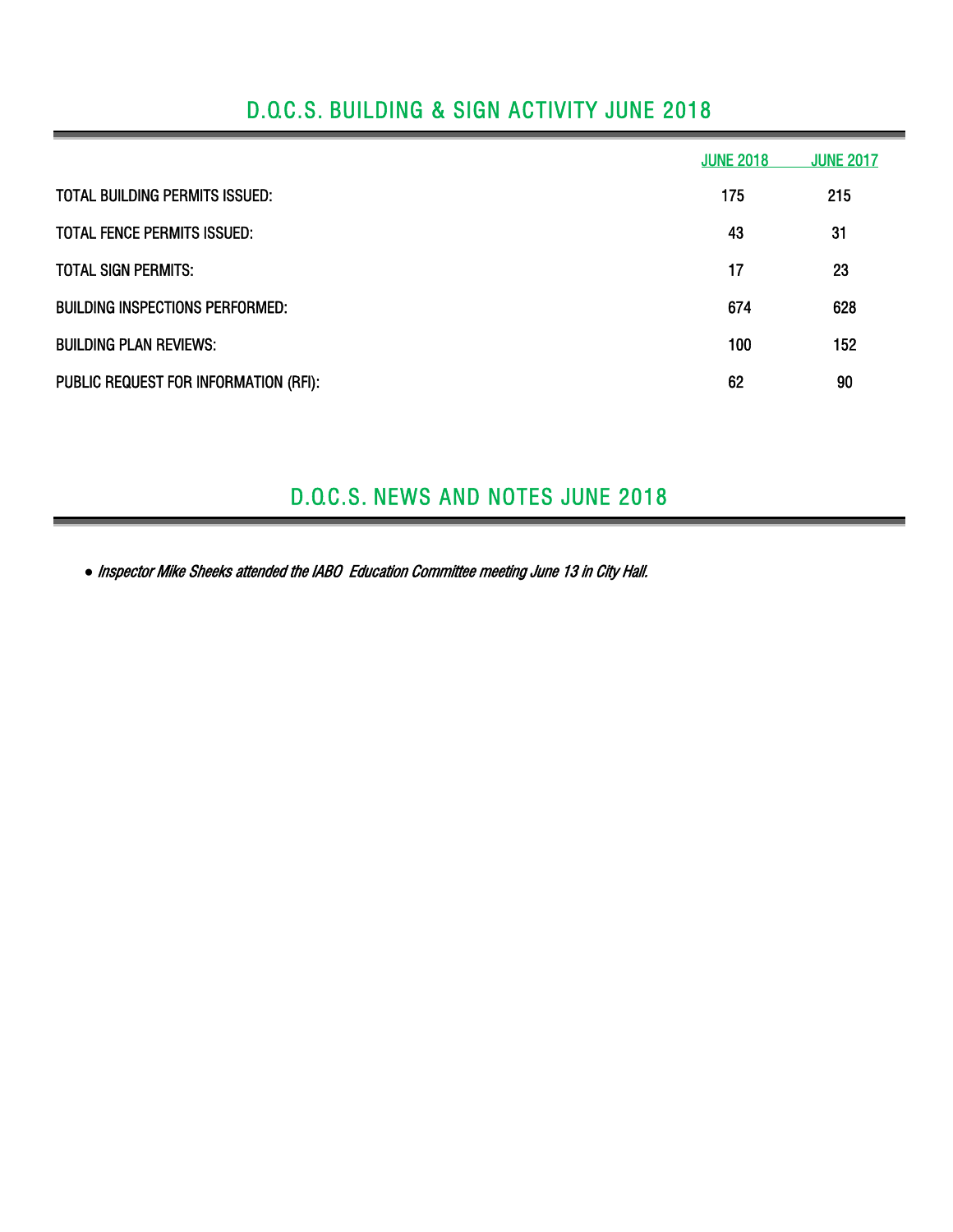# D.O.C.S. CODE ENFORCEMENT ACTIVITY JUNE 2018

#### CODE ENFORCEMENT TASK REPORT SUMMARY FOR JUNE 2018

| <b>COMPLAINTS RECEIVED</b><br>EMAIL<br>"MY CARMEL" APP<br><b>PHONE</b><br>REFERRAL<br><b>STAFF</b><br>WALK-IN | TOTAL:<br>ŋ<br>14<br>25<br>0<br>24 | <b>INSPECTION STATISTICS</b><br>NEW CASES<br>INITIAL INSPECTIONS<br>ABATEMENT<br>INITIAL VIOLATION NOTICE<br>RE-INSPECTIONS<br><b>CLOSED CASES</b> |                                     |                                 | TOTAL:<br>173<br>155<br>17<br>59<br>177<br>112 |
|---------------------------------------------------------------------------------------------------------------|------------------------------------|----------------------------------------------------------------------------------------------------------------------------------------------------|-------------------------------------|---------------------------------|------------------------------------------------|
| <b>INSPECTIONS BY AREA</b><br>NEW CASES<br>INITIAL INSPECTIONS<br><b>RE-INSPECTIONS</b><br>CLOSED CASES       | <b>WEST</b><br>17<br>15            | <b>CENTRAL</b><br>31<br>24<br>47<br>29                                                                                                             | <b>EAST</b><br>28<br>16<br>63<br>34 | TOTAL:<br>66<br>47<br>127<br>78 |                                                |

CODE ENFORCEMENT MONTHLY REPORT FOR JUNE 2018

| <b>TYPE OF COMPLAINT/VIOLATION</b> | <b>NEW CASES</b> | <b>TYPE OF COMPLAINT/VIOLATION</b> | <b>NEW CASES</b> |
|------------------------------------|------------------|------------------------------------|------------------|
| BUILDING CODE VIOLATIONS           | 0                | PROPERTY MAINTENANCE               | 4                |
| <b>COMMERCIAL VEHICLE</b>          | 2                | RECREATIONAL VEHICLE               |                  |
| <b>DUMPSTER</b>                    | $\theta$         | RIGHT-OF-WAY OBSTRUCTION           |                  |
| <b>FARM ANIMALS</b>                |                  | SIDEWALK                           | 0                |
| <b>FENCE VIOLATION</b>             | 2                | <b>SIGNS</b>                       | 166              |
| <b>GRASS OR WEEDS</b>              | 33               | TRASH/DEBRIS                       | 8                |
| <b>HOME OCCUPATION</b>             | 2                | UNSAFE BUILDING                    |                  |
| NOISE REGULATIONS                  | $\theta$         | <b>JUNK VEHICLE</b>                | 5                |
| OPEN AND ABANDONED                 | $\theta$         | ZONING USE VIOLATIONS              |                  |
| OUTDOOR STORAGE                    |                  | <b>OTHER</b>                       |                  |
| PARKING IN LAWN/GREENBELT          | 3                | <b>TOTAL</b>                       | 232              |

FORECLOSURE MONITORING SUMMARY FOR JUNE 2018

COMPLAINTS RECEIVED **TOTAL:** 

|                               | <b>NEW CASES</b>         |                | 66          |        |  |
|-------------------------------|--------------------------|----------------|-------------|--------|--|
|                               | INITIAL INSPECTIONS      |                |             |        |  |
|                               | ABATEMENT                |                |             |        |  |
|                               | INITIAL VIOLATION NOTICE |                |             |        |  |
|                               | RE-INSPECTIONS           |                |             |        |  |
|                               | CLOSED CASES             |                | 78          |        |  |
|                               |                          |                |             |        |  |
| <b>FORECLOSURE STATISTICS</b> | <b>WEST</b>              | <b>CENTRAL</b> | <b>EAST</b> | TOTAL: |  |
| NEW CASES                     | 0                        | ი              |             |        |  |
|                               |                          |                |             |        |  |
| INITIAL INSPECTIONS           | 0                        | 0              |             | 0      |  |
| RE-INSPECTIONS                | 12                       | 29             | 18          | 59     |  |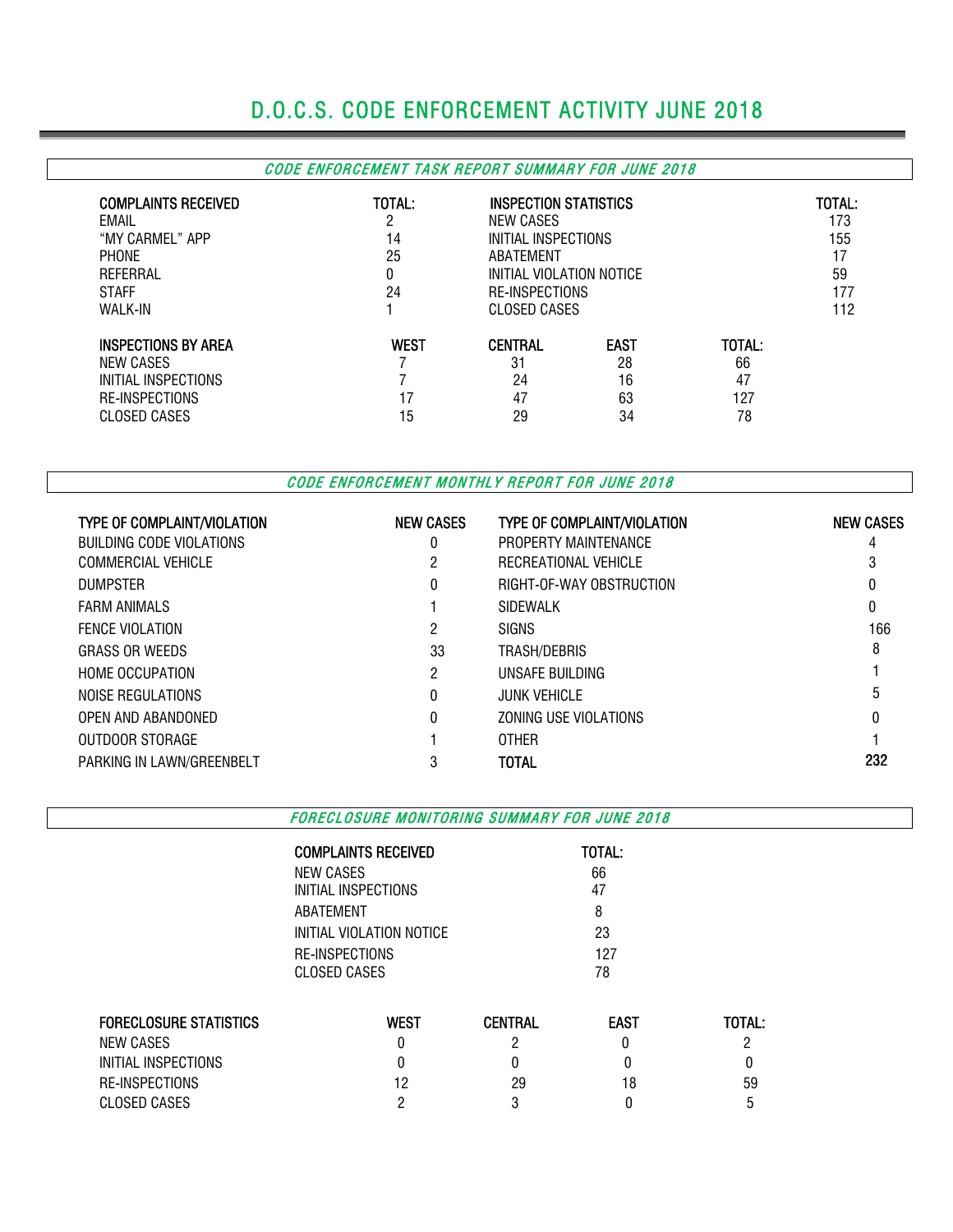| <b>CITY OF CARMEL/CLAY TOWNSHIP</b><br><b>JUNE</b><br><b>JUNE</b><br><b>YTD</b><br><b>YTD</b><br>2018<br>2018<br>2017<br>2017<br><b>SINGLE FAMILY</b><br>35<br>221<br>41<br>206<br>$15+$<br><b>SINGLE FAMILY TOWN HOMES</b><br>11<br>40<br>37<br>54<br>$14-$<br>Total # of Buildings: 4; Total # of parcels: 11<br><b>TWO-FAMILY</b><br>$\bf{0}$<br>$\mathbf{0}$<br>$\bf{0}$<br>$\mathbf{0}$<br>$\mathbf{0}$<br>Total # of Dwelling Units:<br>Ō<br>$\overline{\mathbf{0}}$<br>$\mathbf{0}$<br>O<br><b>MULTI-FAMILY</b><br>0<br>1<br>3<br>7<br>$6-$<br>Total # of Dwelling Units:<br>0<br>208<br>87<br>63<br><b>TOTAL # PERMITS ISSUED:</b><br>46<br>262<br>81<br>267<br><b>TOTAL # of DWELLING UNITS:</b><br>469<br>141<br>347<br>46<br><b>ROOM ADDITION</b><br>11<br>7<br>$9-$<br>0<br>20<br>ROOM ADDITION & INTERIOR REMODEL COMBINATION<br>1<br>6<br>1<br>0<br>6<br><b>RESIDENTIAL REMODEL</b><br>7<br>93<br>20<br>92<br>$1+$<br>$1 -$<br>4<br>5<br>PORCH ADDITION<br>16<br>17<br>PORCH & DECK COMBINATION ADDITION<br>1<br>2<br>2<br>$2 -$<br>4<br>$\overline{7}$<br><b>DECK ADDITION</b><br>19<br>9<br>16<br>$3+$<br>RESIDENTIAL ACCESSORY BLDG.<br>$2 -$<br>6<br>19<br>6<br>21<br><b>RESIDENTIAL SWIMMING POOL/SPA</b><br>8<br>27<br>5<br>25<br>$2+$<br>$\blacksquare$<br>$\bf{0}$<br><b>GARAGE / CARPORT ATTACHED</b><br>0<br>3<br>3<br>3<br>3<br><b>GARAGE / CARPORT DETACHED</b><br>8<br>$5+$<br>0<br><b>FENCE PERMITS</b><br>41<br>179<br>31<br>103<br>$76+$<br><b>SOLAR PANELS</b><br>1<br>0<br>0<br>0<br>$1+$<br><b>COMMERCIAL BUILDING</b><br>5<br>$5-$<br>1<br>8<br>13<br>5<br>5<br>0<br><b>COMMERCIAL ADDITION</b><br>0<br>1<br>$6-$<br><b>COMMERCIAL REMODEL</b><br>3<br>32<br>38<br>6<br><b>COMMERCIAL ADDITION &amp; REMODEL COMBINATION</b><br>0<br>0<br>0<br>0<br>0<br><b>COMMERCIAL SWIMMING POOL</b><br>0<br>1<br>1<br>$3+$<br>4<br>1<br>$1-$<br><b>COMMERCIAL ACCESSORY BLDG</b><br>0<br>0<br>2<br><b>COMMERCIAL TENANT SPACE</b><br>6<br>5<br>37<br>$12+$<br>49<br><b>COMMERCIAL DECK</b><br>$\mathbf{0}$<br>0<br>0<br>0<br>0<br><b>TEMPORARY USE</b><br>11<br>$12 -$<br>4<br>18<br>30<br><b>MASSAGE THERAPIST PERMIT</b><br>3<br>3<br>$2+$<br>18<br>16<br><b>INSTITUTIONAL BUILDING</b><br>3<br>0<br>$3+$<br>0<br>0<br>INSTITUTIONAL ADDITION<br>0<br>0<br>0<br>0<br>0<br>$1-$<br><b>INSTITUTIONAL REMODEL</b><br>1<br>5<br>4<br>0<br>INSTITUTIONAL ADDITION & REMODEL COMBINATION<br>0<br>0<br>0<br>0<br>0<br><b>INSTITUTIONAL ACCESSORY BLDG</b><br>0<br>0<br>0<br>0<br>0<br><b>INSTITUTIONAL SWIMMING POOL</b><br>0<br>0<br>0<br>0<br>0<br>0<br><b>INSTITUTIONAL DECK</b><br>0<br>0<br>0<br>0<br><b>CELL TOWER / CO-LOCATE</b><br>3<br>5<br>4-<br>2<br>9<br><b>DEMOLITION</b><br>$3-$<br>16<br>19 | IY OF CARM                                      | <b>JUNE 2018</b> |  |   |  |                       |  |  |  |  |  |  |
|-------------------------------------------------------------------------------------------------------------------------------------------------------------------------------------------------------------------------------------------------------------------------------------------------------------------------------------------------------------------------------------------------------------------------------------------------------------------------------------------------------------------------------------------------------------------------------------------------------------------------------------------------------------------------------------------------------------------------------------------------------------------------------------------------------------------------------------------------------------------------------------------------------------------------------------------------------------------------------------------------------------------------------------------------------------------------------------------------------------------------------------------------------------------------------------------------------------------------------------------------------------------------------------------------------------------------------------------------------------------------------------------------------------------------------------------------------------------------------------------------------------------------------------------------------------------------------------------------------------------------------------------------------------------------------------------------------------------------------------------------------------------------------------------------------------------------------------------------------------------------------------------------------------------------------------------------------------------------------------------------------------------------------------------------------------------------------------------------------------------------------------------------------------------------------------------------------------------------------------------------------------------------------------------------------------------------------------------------------------------------------------------------------------------------------------------------------------------------------------------------------------------------------------------------------------------------------------------------------------------------------------------------------------------------------------------------------------------------------|-------------------------------------------------|------------------|--|---|--|-----------------------|--|--|--|--|--|--|
|                                                                                                                                                                                                                                                                                                                                                                                                                                                                                                                                                                                                                                                                                                                                                                                                                                                                                                                                                                                                                                                                                                                                                                                                                                                                                                                                                                                                                                                                                                                                                                                                                                                                                                                                                                                                                                                                                                                                                                                                                                                                                                                                                                                                                                                                                                                                                                                                                                                                                                                                                                                                                                                                                                                               |                                                 |                  |  |   |  |                       |  |  |  |  |  |  |
|                                                                                                                                                                                                                                                                                                                                                                                                                                                                                                                                                                                                                                                                                                                                                                                                                                                                                                                                                                                                                                                                                                                                                                                                                                                                                                                                                                                                                                                                                                                                                                                                                                                                                                                                                                                                                                                                                                                                                                                                                                                                                                                                                                                                                                                                                                                                                                                                                                                                                                                                                                                                                                                                                                                               |                                                 |                  |  |   |  | <b>DIFFERENCE YTD</b> |  |  |  |  |  |  |
|                                                                                                                                                                                                                                                                                                                                                                                                                                                                                                                                                                                                                                                                                                                                                                                                                                                                                                                                                                                                                                                                                                                                                                                                                                                                                                                                                                                                                                                                                                                                                                                                                                                                                                                                                                                                                                                                                                                                                                                                                                                                                                                                                                                                                                                                                                                                                                                                                                                                                                                                                                                                                                                                                                                               |                                                 |                  |  |   |  | 2017-2018             |  |  |  |  |  |  |
|                                                                                                                                                                                                                                                                                                                                                                                                                                                                                                                                                                                                                                                                                                                                                                                                                                                                                                                                                                                                                                                                                                                                                                                                                                                                                                                                                                                                                                                                                                                                                                                                                                                                                                                                                                                                                                                                                                                                                                                                                                                                                                                                                                                                                                                                                                                                                                                                                                                                                                                                                                                                                                                                                                                               |                                                 |                  |  |   |  |                       |  |  |  |  |  |  |
|                                                                                                                                                                                                                                                                                                                                                                                                                                                                                                                                                                                                                                                                                                                                                                                                                                                                                                                                                                                                                                                                                                                                                                                                                                                                                                                                                                                                                                                                                                                                                                                                                                                                                                                                                                                                                                                                                                                                                                                                                                                                                                                                                                                                                                                                                                                                                                                                                                                                                                                                                                                                                                                                                                                               |                                                 |                  |  |   |  |                       |  |  |  |  |  |  |
|                                                                                                                                                                                                                                                                                                                                                                                                                                                                                                                                                                                                                                                                                                                                                                                                                                                                                                                                                                                                                                                                                                                                                                                                                                                                                                                                                                                                                                                                                                                                                                                                                                                                                                                                                                                                                                                                                                                                                                                                                                                                                                                                                                                                                                                                                                                                                                                                                                                                                                                                                                                                                                                                                                                               |                                                 |                  |  |   |  |                       |  |  |  |  |  |  |
|                                                                                                                                                                                                                                                                                                                                                                                                                                                                                                                                                                                                                                                                                                                                                                                                                                                                                                                                                                                                                                                                                                                                                                                                                                                                                                                                                                                                                                                                                                                                                                                                                                                                                                                                                                                                                                                                                                                                                                                                                                                                                                                                                                                                                                                                                                                                                                                                                                                                                                                                                                                                                                                                                                                               |                                                 |                  |  |   |  |                       |  |  |  |  |  |  |
|                                                                                                                                                                                                                                                                                                                                                                                                                                                                                                                                                                                                                                                                                                                                                                                                                                                                                                                                                                                                                                                                                                                                                                                                                                                                                                                                                                                                                                                                                                                                                                                                                                                                                                                                                                                                                                                                                                                                                                                                                                                                                                                                                                                                                                                                                                                                                                                                                                                                                                                                                                                                                                                                                                                               |                                                 |                  |  |   |  | $\bf{0}$              |  |  |  |  |  |  |
|                                                                                                                                                                                                                                                                                                                                                                                                                                                                                                                                                                                                                                                                                                                                                                                                                                                                                                                                                                                                                                                                                                                                                                                                                                                                                                                                                                                                                                                                                                                                                                                                                                                                                                                                                                                                                                                                                                                                                                                                                                                                                                                                                                                                                                                                                                                                                                                                                                                                                                                                                                                                                                                                                                                               |                                                 |                  |  |   |  | $121 +$               |  |  |  |  |  |  |
|                                                                                                                                                                                                                                                                                                                                                                                                                                                                                                                                                                                                                                                                                                                                                                                                                                                                                                                                                                                                                                                                                                                                                                                                                                                                                                                                                                                                                                                                                                                                                                                                                                                                                                                                                                                                                                                                                                                                                                                                                                                                                                                                                                                                                                                                                                                                                                                                                                                                                                                                                                                                                                                                                                                               |                                                 |                  |  |   |  | $5-$                  |  |  |  |  |  |  |
|                                                                                                                                                                                                                                                                                                                                                                                                                                                                                                                                                                                                                                                                                                                                                                                                                                                                                                                                                                                                                                                                                                                                                                                                                                                                                                                                                                                                                                                                                                                                                                                                                                                                                                                                                                                                                                                                                                                                                                                                                                                                                                                                                                                                                                                                                                                                                                                                                                                                                                                                                                                                                                                                                                                               |                                                 |                  |  |   |  | $122 +$               |  |  |  |  |  |  |
|                                                                                                                                                                                                                                                                                                                                                                                                                                                                                                                                                                                                                                                                                                                                                                                                                                                                                                                                                                                                                                                                                                                                                                                                                                                                                                                                                                                                                                                                                                                                                                                                                                                                                                                                                                                                                                                                                                                                                                                                                                                                                                                                                                                                                                                                                                                                                                                                                                                                                                                                                                                                                                                                                                                               |                                                 |                  |  |   |  |                       |  |  |  |  |  |  |
|                                                                                                                                                                                                                                                                                                                                                                                                                                                                                                                                                                                                                                                                                                                                                                                                                                                                                                                                                                                                                                                                                                                                                                                                                                                                                                                                                                                                                                                                                                                                                                                                                                                                                                                                                                                                                                                                                                                                                                                                                                                                                                                                                                                                                                                                                                                                                                                                                                                                                                                                                                                                                                                                                                                               |                                                 |                  |  |   |  |                       |  |  |  |  |  |  |
|                                                                                                                                                                                                                                                                                                                                                                                                                                                                                                                                                                                                                                                                                                                                                                                                                                                                                                                                                                                                                                                                                                                                                                                                                                                                                                                                                                                                                                                                                                                                                                                                                                                                                                                                                                                                                                                                                                                                                                                                                                                                                                                                                                                                                                                                                                                                                                                                                                                                                                                                                                                                                                                                                                                               |                                                 |                  |  |   |  |                       |  |  |  |  |  |  |
|                                                                                                                                                                                                                                                                                                                                                                                                                                                                                                                                                                                                                                                                                                                                                                                                                                                                                                                                                                                                                                                                                                                                                                                                                                                                                                                                                                                                                                                                                                                                                                                                                                                                                                                                                                                                                                                                                                                                                                                                                                                                                                                                                                                                                                                                                                                                                                                                                                                                                                                                                                                                                                                                                                                               |                                                 |                  |  |   |  |                       |  |  |  |  |  |  |
|                                                                                                                                                                                                                                                                                                                                                                                                                                                                                                                                                                                                                                                                                                                                                                                                                                                                                                                                                                                                                                                                                                                                                                                                                                                                                                                                                                                                                                                                                                                                                                                                                                                                                                                                                                                                                                                                                                                                                                                                                                                                                                                                                                                                                                                                                                                                                                                                                                                                                                                                                                                                                                                                                                                               |                                                 |                  |  |   |  |                       |  |  |  |  |  |  |
|                                                                                                                                                                                                                                                                                                                                                                                                                                                                                                                                                                                                                                                                                                                                                                                                                                                                                                                                                                                                                                                                                                                                                                                                                                                                                                                                                                                                                                                                                                                                                                                                                                                                                                                                                                                                                                                                                                                                                                                                                                                                                                                                                                                                                                                                                                                                                                                                                                                                                                                                                                                                                                                                                                                               |                                                 |                  |  |   |  |                       |  |  |  |  |  |  |
|                                                                                                                                                                                                                                                                                                                                                                                                                                                                                                                                                                                                                                                                                                                                                                                                                                                                                                                                                                                                                                                                                                                                                                                                                                                                                                                                                                                                                                                                                                                                                                                                                                                                                                                                                                                                                                                                                                                                                                                                                                                                                                                                                                                                                                                                                                                                                                                                                                                                                                                                                                                                                                                                                                                               |                                                 |                  |  |   |  |                       |  |  |  |  |  |  |
|                                                                                                                                                                                                                                                                                                                                                                                                                                                                                                                                                                                                                                                                                                                                                                                                                                                                                                                                                                                                                                                                                                                                                                                                                                                                                                                                                                                                                                                                                                                                                                                                                                                                                                                                                                                                                                                                                                                                                                                                                                                                                                                                                                                                                                                                                                                                                                                                                                                                                                                                                                                                                                                                                                                               |                                                 |                  |  |   |  |                       |  |  |  |  |  |  |
|                                                                                                                                                                                                                                                                                                                                                                                                                                                                                                                                                                                                                                                                                                                                                                                                                                                                                                                                                                                                                                                                                                                                                                                                                                                                                                                                                                                                                                                                                                                                                                                                                                                                                                                                                                                                                                                                                                                                                                                                                                                                                                                                                                                                                                                                                                                                                                                                                                                                                                                                                                                                                                                                                                                               |                                                 |                  |  |   |  |                       |  |  |  |  |  |  |
|                                                                                                                                                                                                                                                                                                                                                                                                                                                                                                                                                                                                                                                                                                                                                                                                                                                                                                                                                                                                                                                                                                                                                                                                                                                                                                                                                                                                                                                                                                                                                                                                                                                                                                                                                                                                                                                                                                                                                                                                                                                                                                                                                                                                                                                                                                                                                                                                                                                                                                                                                                                                                                                                                                                               |                                                 |                  |  |   |  |                       |  |  |  |  |  |  |
|                                                                                                                                                                                                                                                                                                                                                                                                                                                                                                                                                                                                                                                                                                                                                                                                                                                                                                                                                                                                                                                                                                                                                                                                                                                                                                                                                                                                                                                                                                                                                                                                                                                                                                                                                                                                                                                                                                                                                                                                                                                                                                                                                                                                                                                                                                                                                                                                                                                                                                                                                                                                                                                                                                                               |                                                 |                  |  |   |  |                       |  |  |  |  |  |  |
|                                                                                                                                                                                                                                                                                                                                                                                                                                                                                                                                                                                                                                                                                                                                                                                                                                                                                                                                                                                                                                                                                                                                                                                                                                                                                                                                                                                                                                                                                                                                                                                                                                                                                                                                                                                                                                                                                                                                                                                                                                                                                                                                                                                                                                                                                                                                                                                                                                                                                                                                                                                                                                                                                                                               |                                                 |                  |  |   |  |                       |  |  |  |  |  |  |
|                                                                                                                                                                                                                                                                                                                                                                                                                                                                                                                                                                                                                                                                                                                                                                                                                                                                                                                                                                                                                                                                                                                                                                                                                                                                                                                                                                                                                                                                                                                                                                                                                                                                                                                                                                                                                                                                                                                                                                                                                                                                                                                                                                                                                                                                                                                                                                                                                                                                                                                                                                                                                                                                                                                               |                                                 |                  |  |   |  |                       |  |  |  |  |  |  |
|                                                                                                                                                                                                                                                                                                                                                                                                                                                                                                                                                                                                                                                                                                                                                                                                                                                                                                                                                                                                                                                                                                                                                                                                                                                                                                                                                                                                                                                                                                                                                                                                                                                                                                                                                                                                                                                                                                                                                                                                                                                                                                                                                                                                                                                                                                                                                                                                                                                                                                                                                                                                                                                                                                                               |                                                 |                  |  |   |  |                       |  |  |  |  |  |  |
|                                                                                                                                                                                                                                                                                                                                                                                                                                                                                                                                                                                                                                                                                                                                                                                                                                                                                                                                                                                                                                                                                                                                                                                                                                                                                                                                                                                                                                                                                                                                                                                                                                                                                                                                                                                                                                                                                                                                                                                                                                                                                                                                                                                                                                                                                                                                                                                                                                                                                                                                                                                                                                                                                                                               |                                                 |                  |  |   |  |                       |  |  |  |  |  |  |
|                                                                                                                                                                                                                                                                                                                                                                                                                                                                                                                                                                                                                                                                                                                                                                                                                                                                                                                                                                                                                                                                                                                                                                                                                                                                                                                                                                                                                                                                                                                                                                                                                                                                                                                                                                                                                                                                                                                                                                                                                                                                                                                                                                                                                                                                                                                                                                                                                                                                                                                                                                                                                                                                                                                               |                                                 |                  |  |   |  |                       |  |  |  |  |  |  |
|                                                                                                                                                                                                                                                                                                                                                                                                                                                                                                                                                                                                                                                                                                                                                                                                                                                                                                                                                                                                                                                                                                                                                                                                                                                                                                                                                                                                                                                                                                                                                                                                                                                                                                                                                                                                                                                                                                                                                                                                                                                                                                                                                                                                                                                                                                                                                                                                                                                                                                                                                                                                                                                                                                                               |                                                 |                  |  |   |  |                       |  |  |  |  |  |  |
|                                                                                                                                                                                                                                                                                                                                                                                                                                                                                                                                                                                                                                                                                                                                                                                                                                                                                                                                                                                                                                                                                                                                                                                                                                                                                                                                                                                                                                                                                                                                                                                                                                                                                                                                                                                                                                                                                                                                                                                                                                                                                                                                                                                                                                                                                                                                                                                                                                                                                                                                                                                                                                                                                                                               |                                                 |                  |  |   |  |                       |  |  |  |  |  |  |
|                                                                                                                                                                                                                                                                                                                                                                                                                                                                                                                                                                                                                                                                                                                                                                                                                                                                                                                                                                                                                                                                                                                                                                                                                                                                                                                                                                                                                                                                                                                                                                                                                                                                                                                                                                                                                                                                                                                                                                                                                                                                                                                                                                                                                                                                                                                                                                                                                                                                                                                                                                                                                                                                                                                               |                                                 |                  |  |   |  |                       |  |  |  |  |  |  |
|                                                                                                                                                                                                                                                                                                                                                                                                                                                                                                                                                                                                                                                                                                                                                                                                                                                                                                                                                                                                                                                                                                                                                                                                                                                                                                                                                                                                                                                                                                                                                                                                                                                                                                                                                                                                                                                                                                                                                                                                                                                                                                                                                                                                                                                                                                                                                                                                                                                                                                                                                                                                                                                                                                                               |                                                 |                  |  |   |  |                       |  |  |  |  |  |  |
|                                                                                                                                                                                                                                                                                                                                                                                                                                                                                                                                                                                                                                                                                                                                                                                                                                                                                                                                                                                                                                                                                                                                                                                                                                                                                                                                                                                                                                                                                                                                                                                                                                                                                                                                                                                                                                                                                                                                                                                                                                                                                                                                                                                                                                                                                                                                                                                                                                                                                                                                                                                                                                                                                                                               |                                                 |                  |  |   |  |                       |  |  |  |  |  |  |
|                                                                                                                                                                                                                                                                                                                                                                                                                                                                                                                                                                                                                                                                                                                                                                                                                                                                                                                                                                                                                                                                                                                                                                                                                                                                                                                                                                                                                                                                                                                                                                                                                                                                                                                                                                                                                                                                                                                                                                                                                                                                                                                                                                                                                                                                                                                                                                                                                                                                                                                                                                                                                                                                                                                               |                                                 |                  |  |   |  |                       |  |  |  |  |  |  |
|                                                                                                                                                                                                                                                                                                                                                                                                                                                                                                                                                                                                                                                                                                                                                                                                                                                                                                                                                                                                                                                                                                                                                                                                                                                                                                                                                                                                                                                                                                                                                                                                                                                                                                                                                                                                                                                                                                                                                                                                                                                                                                                                                                                                                                                                                                                                                                                                                                                                                                                                                                                                                                                                                                                               |                                                 |                  |  |   |  |                       |  |  |  |  |  |  |
|                                                                                                                                                                                                                                                                                                                                                                                                                                                                                                                                                                                                                                                                                                                                                                                                                                                                                                                                                                                                                                                                                                                                                                                                                                                                                                                                                                                                                                                                                                                                                                                                                                                                                                                                                                                                                                                                                                                                                                                                                                                                                                                                                                                                                                                                                                                                                                                                                                                                                                                                                                                                                                                                                                                               |                                                 |                  |  |   |  |                       |  |  |  |  |  |  |
|                                                                                                                                                                                                                                                                                                                                                                                                                                                                                                                                                                                                                                                                                                                                                                                                                                                                                                                                                                                                                                                                                                                                                                                                                                                                                                                                                                                                                                                                                                                                                                                                                                                                                                                                                                                                                                                                                                                                                                                                                                                                                                                                                                                                                                                                                                                                                                                                                                                                                                                                                                                                                                                                                                                               |                                                 |                  |  |   |  |                       |  |  |  |  |  |  |
|                                                                                                                                                                                                                                                                                                                                                                                                                                                                                                                                                                                                                                                                                                                                                                                                                                                                                                                                                                                                                                                                                                                                                                                                                                                                                                                                                                                                                                                                                                                                                                                                                                                                                                                                                                                                                                                                                                                                                                                                                                                                                                                                                                                                                                                                                                                                                                                                                                                                                                                                                                                                                                                                                                                               |                                                 |                  |  |   |  |                       |  |  |  |  |  |  |
|                                                                                                                                                                                                                                                                                                                                                                                                                                                                                                                                                                                                                                                                                                                                                                                                                                                                                                                                                                                                                                                                                                                                                                                                                                                                                                                                                                                                                                                                                                                                                                                                                                                                                                                                                                                                                                                                                                                                                                                                                                                                                                                                                                                                                                                                                                                                                                                                                                                                                                                                                                                                                                                                                                                               |                                                 |                  |  |   |  |                       |  |  |  |  |  |  |
|                                                                                                                                                                                                                                                                                                                                                                                                                                                                                                                                                                                                                                                                                                                                                                                                                                                                                                                                                                                                                                                                                                                                                                                                                                                                                                                                                                                                                                                                                                                                                                                                                                                                                                                                                                                                                                                                                                                                                                                                                                                                                                                                                                                                                                                                                                                                                                                                                                                                                                                                                                                                                                                                                                                               |                                                 |                  |  |   |  |                       |  |  |  |  |  |  |
|                                                                                                                                                                                                                                                                                                                                                                                                                                                                                                                                                                                                                                                                                                                                                                                                                                                                                                                                                                                                                                                                                                                                                                                                                                                                                                                                                                                                                                                                                                                                                                                                                                                                                                                                                                                                                                                                                                                                                                                                                                                                                                                                                                                                                                                                                                                                                                                                                                                                                                                                                                                                                                                                                                                               |                                                 |                  |  |   |  |                       |  |  |  |  |  |  |
|                                                                                                                                                                                                                                                                                                                                                                                                                                                                                                                                                                                                                                                                                                                                                                                                                                                                                                                                                                                                                                                                                                                                                                                                                                                                                                                                                                                                                                                                                                                                                                                                                                                                                                                                                                                                                                                                                                                                                                                                                                                                                                                                                                                                                                                                                                                                                                                                                                                                                                                                                                                                                                                                                                                               |                                                 |                  |  |   |  |                       |  |  |  |  |  |  |
|                                                                                                                                                                                                                                                                                                                                                                                                                                                                                                                                                                                                                                                                                                                                                                                                                                                                                                                                                                                                                                                                                                                                                                                                                                                                                                                                                                                                                                                                                                                                                                                                                                                                                                                                                                                                                                                                                                                                                                                                                                                                                                                                                                                                                                                                                                                                                                                                                                                                                                                                                                                                                                                                                                                               |                                                 | 5                |  | 5 |  |                       |  |  |  |  |  |  |
|                                                                                                                                                                                                                                                                                                                                                                                                                                                                                                                                                                                                                                                                                                                                                                                                                                                                                                                                                                                                                                                                                                                                                                                                                                                                                                                                                                                                                                                                                                                                                                                                                                                                                                                                                                                                                                                                                                                                                                                                                                                                                                                                                                                                                                                                                                                                                                                                                                                                                                                                                                                                                                                                                                                               | Residential: 4; Commercial: 1; Institutional: 0 |                  |  |   |  |                       |  |  |  |  |  |  |
| ELECTRICAL<br>(Residential or Commercial permits pulled for minor electrical work &<br>25<br>86<br>8<br>$42+$<br>44<br>inspection ONLY)                                                                                                                                                                                                                                                                                                                                                                                                                                                                                                                                                                                                                                                                                                                                                                                                                                                                                                                                                                                                                                                                                                                                                                                                                                                                                                                                                                                                                                                                                                                                                                                                                                                                                                                                                                                                                                                                                                                                                                                                                                                                                                                                                                                                                                                                                                                                                                                                                                                                                                                                                                                       |                                                 |                  |  |   |  |                       |  |  |  |  |  |  |
| <b>TOTAL PERMITS ISSUED:</b><br>99+<br>175<br>895<br>215<br>796<br>**NOTE: This total does not include sign permits.                                                                                                                                                                                                                                                                                                                                                                                                                                                                                                                                                                                                                                                                                                                                                                                                                                                                                                                                                                                                                                                                                                                                                                                                                                                                                                                                                                                                                                                                                                                                                                                                                                                                                                                                                                                                                                                                                                                                                                                                                                                                                                                                                                                                                                                                                                                                                                                                                                                                                                                                                                                                          |                                                 |                  |  |   |  |                       |  |  |  |  |  |  |

ESTIMATED COST OF CONSTRUCTION IN CLAY TOWNSHIP FOR JUNE 2018: \$22,058,151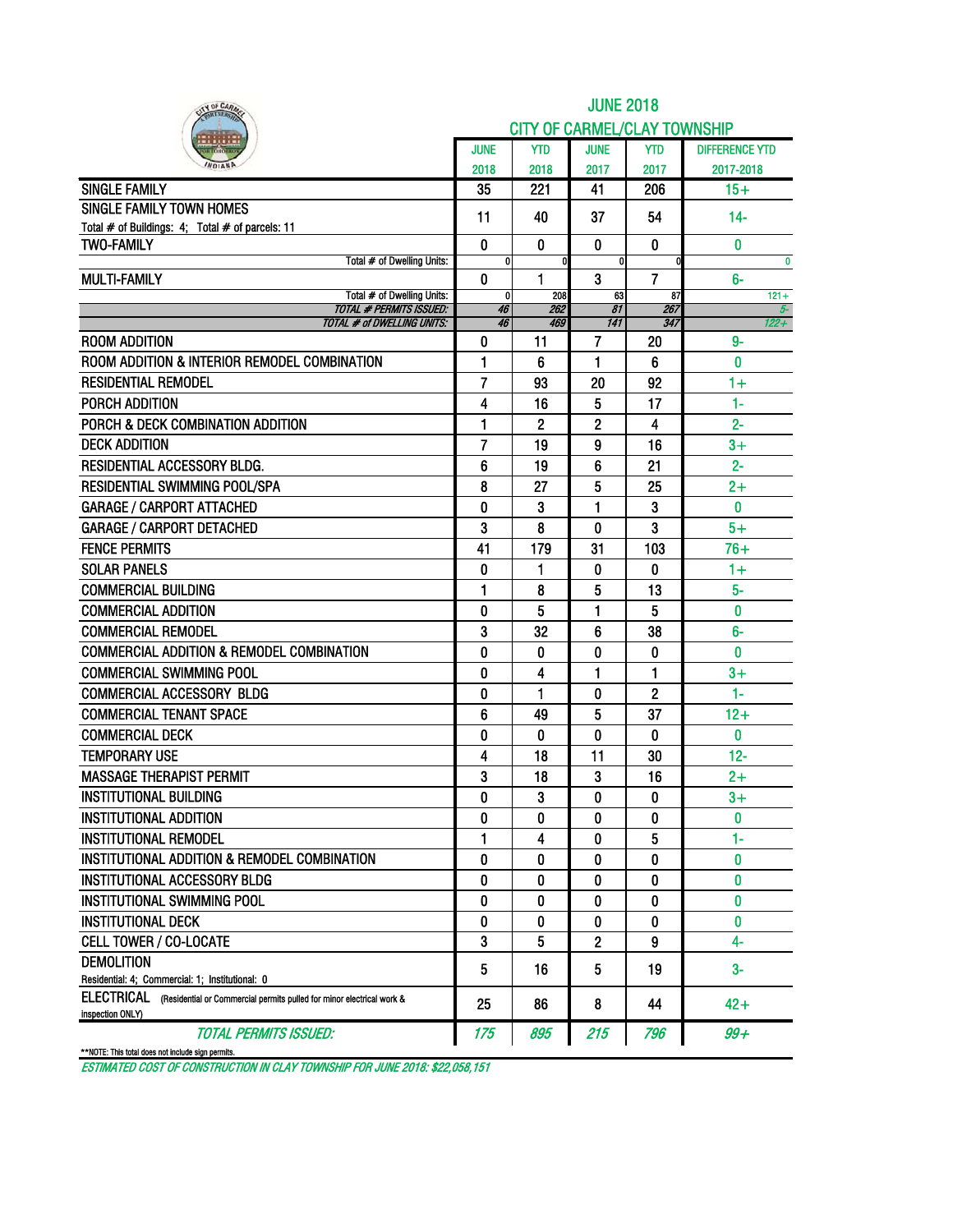## DEPARTMENT OF COMMUNITY SERVICES INCOME REPORT JUNE 1-30, 2018



| <b>TRANSACTION TYPE:</b>                                                     | <b>TRANSACTIONS:</b> |          | <b>AMOUNT:</b> |
|------------------------------------------------------------------------------|----------------------|----------|----------------|
| BUILDING PERMITS: [Includes the fee for full Certificate of Occupancy (C/O)] | 132                  | \$       | 122,623.31     |
| <b>DEMOLITION PERMITS:</b>                                                   | 6                    | \$       | 910.00         |
| <b>LATE FEES:</b>                                                            | $\overline{2}$       | \$       | 1,783.00       |
| <b>MASSAGE THERAPIST PERMITS/RENEWALS:</b>                                   | 3                    | \$       | 60.00          |
| RE-INSPECTION, ADDITIONAL INSPECTION, AND/OR TEMPORARY C/O:                  | 37                   | \$       | 6,542.50       |
| PLAN AMENDMENT: (Commercial / Institutional)                                 | $\mathbf{1}$         | \$       | 353.00         |
| PLAN AMENDMENT: (Residential)                                                | 1                    | \$       | 176.00         |
| <b>SPECIAL EVENT PERMITS:</b>                                                | 0                    | \$       |                |
| TEMPORARY USE PERMITS/EXTENSIONS:                                            | $\overline{c}$       | \$       | 706.00         |
| <b>APPEALS:</b>                                                              | 1                    | \$       | 167.00         |
| <b>DUPLICATE PLACARDS:</b>                                                   | 0                    | \$       |                |
| <b>FENCE PERMITS:</b>                                                        | 33                   | \$       | 1,683.00       |
| FENCE LIABILITY WAIVER: (Paid to Hamilton County)                            | 33                   | \$       | 924.00         |
| <b>ABATEMENT:</b>                                                            | 0                    | \$       |                |
| ADLS:                                                                        | 1                    | \$       | 711.00         |
| <b>ADLS AMENDMENT:</b>                                                       | 0                    | \$       | $\blacksquare$ |
| <b>COMMITMENT AMENDMENT:</b>                                                 | $\mathbf{0}$         | \$       |                |
| <b>DEVELOPMENT PLAN:</b>                                                     | 0                    | \$       |                |
| DEVELOPMENT PLAN AMENDMENT:                                                  | 0                    | \$       |                |
| <b>HPR REVIEW:</b>                                                           | 0                    | \$       |                |
| <b>ORDINANCE AMENDMENT:</b>                                                  | 0                    | \$       | ۰              |
| <b>PLAT VACATE:</b>                                                          | 0                    | \$       |                |
| <b>PRIMARY PLAT:</b>                                                         | 0                    | \$       |                |
| PRIMARY PLAT AMENDMENT:                                                      | 0                    | \$       |                |
| <b>PUD ORDINANCES:</b>                                                       | 1                    | \$       | 5,173.58       |
| <b>REZONE:</b>                                                               | 1                    | \$       | 1,080.58       |
| <b>ADDITIONAL WAIVER:</b>                                                    | 0                    | \$       |                |
| <b>SDR SITE PLAN REVIEW:</b>                                                 | $\mathbf{1}$         | \$       | 171.00         |
| <b>SECONDARY PLAT/REPLAT:</b>                                                | 0                    | \$       |                |
| <b>SUBDIVISION WAIVER:</b>                                                   |                      |          |                |
|                                                                              | 0<br>$\bf{0}$        | \$<br>\$ | $\blacksquare$ |
| <b>MISC. ZONING WAIVER:</b>                                                  |                      |          |                |
| TAC ONLY:                                                                    | 0                    | \$       |                |
| <b>DEVELOPMENT STANDARDS VARIANCE:</b>                                       | 3                    | \$       | 1,920.00       |
| <b>HEARING OFFICER REVIEW:</b>                                               | 6                    | \$       | 1,410.00       |
| <b>SPECIAL EXCEPTION VARIANCE:</b>                                           | $\mathbf{0}$         | \$       |                |
| SPECIAL USES: (Includes Special Use Amendments)                              | $\pmb{0}$            | \$       |                |
| <b>USE VARIANCE:</b>                                                         | 1                    | \$       | 1,780.00       |
| <b>SIGN PERMITS:</b>                                                         | 23                   | \$       | 4,944.67       |
| ZONING DETAILS/LETTER:                                                       | 1                    | \$       | 103.00         |
| PARK & RECREATION IMPACT FEE (PRIF):                                         | 44                   | \$       | 110,810.00     |
| <b>TOTALS:</b>                                                               |                      |          |                |
| GENERAL FUND #101:                                                           |                      | \$       | 153,221.64     |
| PRIF ACCOUNT # 106:                                                          |                      | \$       | 110,810.00     |
| <b>UTILITY FEES:</b> (Sewer/Water permits)                                   |                      | \$       | 180,428.00     |
| <b>TOTAL DEPOSIT:</b>                                                        |                      | \$       | 444,459.64     |
| Last Month's General Fund Deposit:                                           |                      | \$       | 338,692.05     |
| Last Month's Total Deposit:                                                  |                      | \$       | 643,084.05     |
| NOTE: Receipts were deposited for 21 business days this month.               |                      |          |                |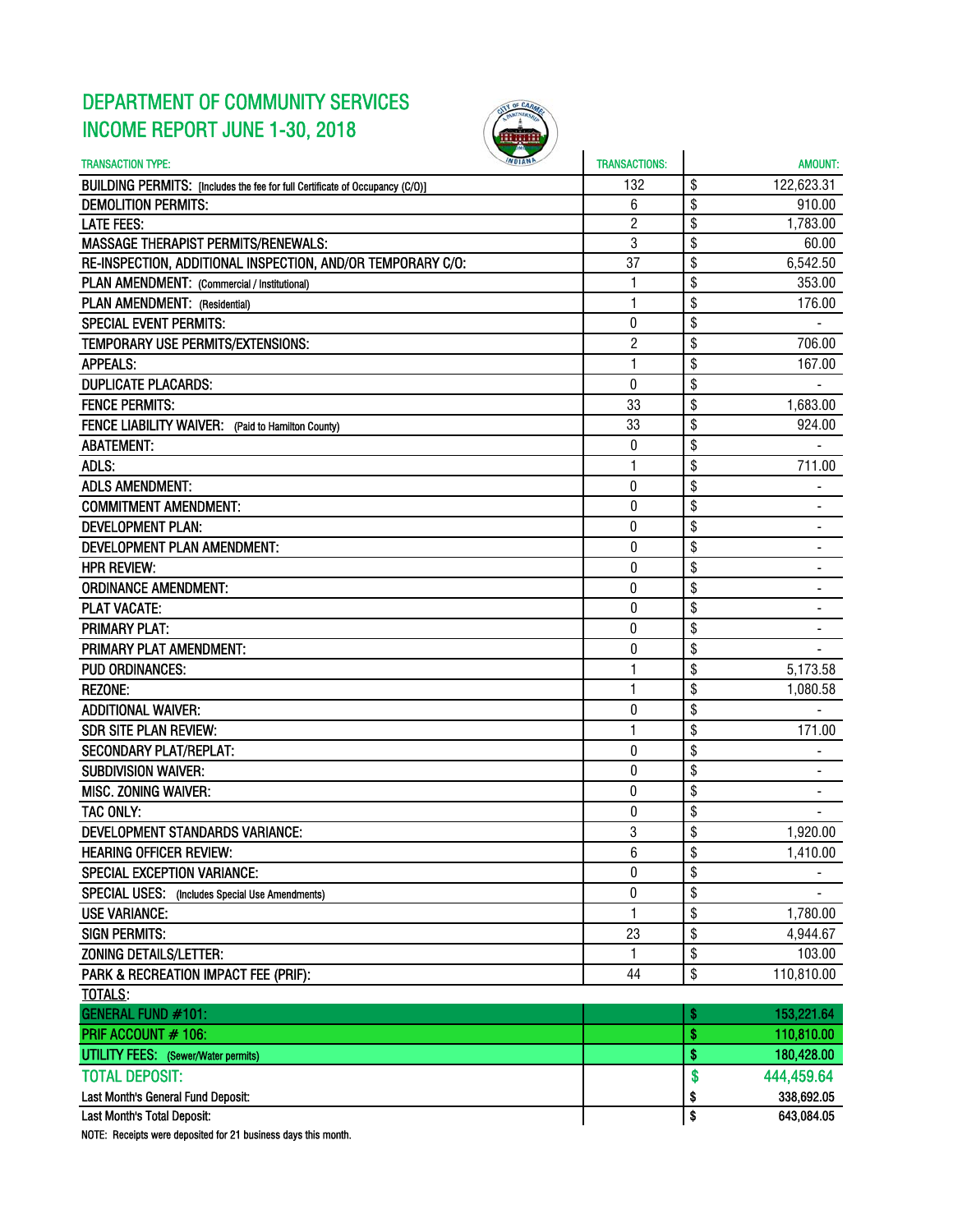| Issue<br>Date | Status | Permit<br>Subdiv Name<br>NO.                                                         | <b>Property Address</b>        | Permit Type Description                                 | Estimated<br>Cost of<br>Constructior | Sq Ft             | <b>Contractor Name</b>                             | <b>Contractor Address</b>         | Cont.City                         | Cont<br>State | Cont.<br>Zip   | Cont.Phone    | Propety Owner (as listed<br>per applicant)      | Owner Adrs                      | Owner City         | Dwner<br>State | Owner<br>Zip   |
|---------------|--------|--------------------------------------------------------------------------------------|--------------------------------|---------------------------------------------------------|--------------------------------------|-------------------|----------------------------------------------------|-----------------------------------|-----------------------------------|---------------|----------------|---------------|-------------------------------------------------|---------------------------------|--------------------|----------------|----------------|
| 06/01/18      |        | 8040273<br><b>ROOKSHIRE</b>                                                          | <b>2511 BROOKSHIRE PKWY</b>    | RESIDENTIAL PORCH ADDITION                              | \$11,000                             | 240               | QUALITY FIRST CONSTRUCTION                         | 535 1ST AVE NE                    | <b>ARMEL</b>                      |               | 46032          | 317) 696-7768 | <b>MARSH, MAUREEN</b>                           | <b>2511 BROOKSHIRE PKWY</b>     | CARMEL             |                | 46032          |
|               |        | 18050030<br><b>KEYSTONE WOODS</b>                                                    | 3018 WHISPERING TRI            | RESIDENTIAL DETACHED GARAGE OR CARPOR                   | \$5,318                              | 200               | MILEY, MICHAEI                                     | 3018 WHISPERING TRAIL             | CARMEL                            | IN            | 22064          |               | MILEY, MICHAEI                                  | <b>3018 WHISPERING TRAI</b>     | CARMEL             |                | 46033          |
|               |        | 18050156<br><b>VERBROOK FARMS</b>                                                    | 4445 OVERBROOK DR              | RESIDENTIAL SINGLE FAMILY DWELLING                      | \$382,868                            | 9.128             | *FISCHER HOMES                                     | 6602 E. 75TH ST STE 400           | NDIANAPOLIS                       |               | 46250          | 317) 348-2500 | <b>FISCHER HOMES</b>                            | 602 E. 75TH ST STE 400          | NDIANAPOLI         |                | 46250          |
|               |        | 18050177<br>INE LAKE ESTATES                                                         | 2919 TOWNE DR                  | RESIDENTIAL SWIMMING POO                                | \$50,000                             | 1.176             | <b>HENDRICK POOL</b>                               | 6383 W PENDLETON PIKE             | <b>CCORDSVILLE</b>                |               | 46055          | 317) 335-2660 | <b>HERNANDEZ, LUCAS</b>                         | 2919 TOWNE DR                   | ARMEI              |                | 46032          |
|               |        | 18050191<br>SPRINGMILL CROSSING                                                      | <b>424 TRAIL CREEK CT</b>      | RESIDENTIAL PORCH ADDITION                              | \$35,000                             | 266               | *BPI OUTDOOR LIVING                                | 7802 E 88TH ST                    | <b>NDIANAPOLIS</b>                |               | 46256          | 317) 259-4062 | OWNSLEY, TONY & SUSAN                           | 424 TRAIL CREEK CT              | CARMEI             |                | 46032          |
|               |        | 18050200                                                                             | 13132 1/2 FROGMORE ST          | ELECTRICAL PERMIT/INSPECTION                            | \$0                                  | $\Omega$          | LUMINAIRE SERVICE                                  | 10652 DEANDRA DR                  | <b>IONSVILLE</b>                  |               | 46077          | 17) 574-1164  | PSA VILLAGE OF WESTCLAY                         | 2884 BROAD ST                   | ARMEI              |                | 46032          |
|               |        | 18050201                                                                             | 2388 1/2 SHAFTSBURY RD         | ELECTRICAL PERMIT/INSPECTION                            | \$0                                  | $\Omega$          | LUMINAIRE SERVICE                                  | 10652 DEANDRA DR                  | ONSVILLE                          |               | 46077          | 17) 574-1164  | PSA VILLAGE OF WESTCLAY                         | 2884 BROAD ST                   | ARMEI              |                | 46032          |
|               |        | 18050202                                                                             | 1917 1/2 MAIN ST W             | ELECTRICAL PERMIT/INSPECTION                            | \$0                                  | $\Omega$          | LUMINAIRE SERVICE                                  | 10652 DEANDRA DR                  | <b>IONSVILLE</b>                  |               | 46077          | 317) 574-1164 | PSA VILLAGE OF WESTCLAY                         | 2884 BROAD ST                   | CARMEL             |                | 46032          |
|               |        | 18050203                                                                             | 1728 1/2 BEAUFAIN ST           | ELECTRICAL PERMIT/INSPECTION                            | \$0                                  | $\Omega$          | LUMINAIRE SERVICE                                  | 10652 DEANDRA DR                  | ZIONSVILLE                        |               | 46077          | 317) 574-1164 | <b>SA VILLAGE OF WESTCLAY</b>                   | 12884 BROAD ST                  | CARMEI             |                | 46032          |
|               |        | 18050204                                                                             | 12992 1/2 FEATHERBELL BLVD     | ELECTRICAL PERMIT/INSPECTION                            | \$0                                  | $\Omega$          | <b>LUMINAIRE SERVICE</b>                           | 10652 DEANDRA DR                  | <b>IONSVILLE</b>                  |               | 46077          | 317) 574-1164 | PSA VILLAGE OF WESTCLAY                         | 2884 BROAD ST                   | CARMEL             |                | 46032          |
|               |        | 18050205                                                                             | 2499 1/2 GLEBE ST.             | ELECTRICAL PERMIT/INSPECTION                            | \$0                                  | $\Omega$          | <b>LUMINAIRE SERVICE</b>                           | 10652 DEANDRA DR                  | <b>IONSVILLE</b>                  | IN            | 46077          | 317) 574-1164 | PSA VILLAGE OF WESTCLAY                         | 2884 BROAD ST                   | CARMEL             |                | 46032          |
|               |        | 18050206                                                                             | 13125 1/2 DUMBARTON ST         | ELECTRICAL PERMIT/INSPECTION                            | \$0                                  | $\Omega$          | <b>LUMINAIRE SERVICE</b>                           | 10652 DEANDRA DR                  | <b>IONSVILLE</b>                  |               | 46077          | 317) 574-1164 | PSA VILLAGE OF WESTCLAY                         | 2884 BROAD ST                   | CARMEL             |                | 46032          |
|               |        | 18050207                                                                             | 13132 1/2 BROAD ST             | <b>ELECTRICAL PERMIT/INSPECTION</b>                     | \$0                                  | $\Omega$          | LUMINAIRE SERVICE                                  | 10652 DEANDRA DR                  | <b>IONSVILLE</b>                  |               | 46077          | 317) 574-1164 | <b>SA VILLAGE OF WESTCLAY</b>                   | 2884 BROAD ST                   | CARMEL             |                | 46032          |
|               |        | <b>OVERBROOK FARMS</b><br>8060001                                                    | 4429 PEMBERTON LN              | FENCE PERMIT/INSPECTION                                 | \$0                                  | $\Omega$          | BULLSEYE FENCE DESIGN INC                          | O BOX 941                         | <b>VOBLESVILLE</b>                |               | 46061-0941     | 317) 774-0197 | REBECCA & CHRISTOPHER WICKMAN                   | 4429 PEMBERTON LN               | CARMEL             |                | 46074          |
|               |        | <b>INDEMERE</b><br>8060002                                                           | 0387 CHARTER OAKS              | FENCE PERMIT/INSPECTION                                 | <b>\$0</b>                           | $\Omega$          | BULLSEYE FENCE DESIGN INC                          | O BOX 941                         | <b>JOBLESVILLE</b>                |               | 16061-0941     | 17) 774-0197  | <b>SALLAY PETER &amp; LAUREN</b>                | 0387 CHARTER OAKS               | CARMEL             |                | 46032          |
|               |        | <b>E0003081</b>                                                                      | 4069 LARSON DRIVE              | FENCE PERMIT/INSPECTION                                 | \$0                                  | $\Omega$          | BULLSEYE FENCE DESIGN INC                          | PO BOX 941                        | <b>JOBLESVILLE</b>                |               | 16061-0941     | 17) 774-0197  | CHAD & AMANDA PETERS                            | 4069 LARSON DR                  | CARMEL             |                | 46033          |
|               |        | COOL CREEK NORTH<br>18060004                                                         | 22 IRONWOOD CT                 | FENCE PERMIT/INSPECTION                                 | \$0                                  | $\Omega$          | <b>INDY'S FINEST FENCE</b>                         | 2334 S CALIFORNIA ST              | NDIANAPOLIS                       |               | 16260          | 317) 797-1890 | <b>IEFFERY &amp; RACHEL BLACKER</b>             | 22 IRONWOOD CT                  | CARMEL             |                | 46033          |
| 06/04/18      |        | 8050124                                                                              | <b>VORK DONE IN CLIENTS</b>    | MASSAGE THERAPIST PERMIT                                | \$0                                  | $\Omega$          | MORRIS, GEORGIANA                                  | 9566 INTERNATIONAL                | NDIANAPOLIS                       |               | 46268          |               | SELF OWNED BUSINESSS                            | VORK DONE IN CLIENTS HOMES      | ARMEI              |                | 46032          |
|               |        | 18050147<br><b>HERITAGE AT SPRING MILI</b>                                           | 453 HERITAGE TERRACE LANE      | RESIDENTIAL SINGLE FAMILY DWELLING                      | \$537,000                            | 5.954             | *PULTE HOMES OF INDIANA                            | 1590 N MERIDIAN ST #530           | ARMEL                             |               | 46032          | 317) 575-2350 | *PULTE HOMES OF INDIANA                         | 1590 N MERIDIAN ST #530         | CARMEL             |                | 46032          |
|               |        | 18050168                                                                             | 210 SE FIRST AVE               | RESIDENTIAL REMODEL                                     | \$51,700                             | 1.116             | MOORE RESTORATION                                  | 3610 SHELBY ST.                   | NDIANAPOLIS                       |               | 46227          | 317) 791-3862 | MAI ONE. RON                                    | 210 1ST AVE SE                  | CARMEL             |                | 46032          |
|               |        | 8050217<br>VILLAGE OF WESTCLAY                                                       | 3285 MERCER ST                 | RESIDENTIAL DECK ADDITION                               | \$24.938                             | 416               | FORD, RALPH                                        | 475 SUTTON DR                     | <b>GREENWOOD</b>                  |               | 46142          | 317) 889-3634 | ORCH. JASON & NICOLE                            | 13285 MERCER ST                 | CARMEI             |                | 46033          |
|               |        | 8060018<br>COOL CREEK NORTH                                                          | 18 IRONWOOD DR                 | ELECTRICAL PERMIT/INSPECTION                            | - \$0                                | $\Omega$          | <b>MISTER SPARKY</b>                               | 5561 W. 74TH ST                   | NDIANAPOLIS                       |               | 46268          | 317) 874-8748 | MEINE, MARY                                     | 618 IRONWOOD DR                 | CARMEI             |                | 46033          |
| 06/05/18      |        | 8050186<br>HE PRESERVE AT BEAR CRI 4445 EVERGREEN TRAI                               |                                | RESIDENTIAL SINGLE FAMILY DWELLING                      | \$404,000                            | 5.718             | *PULTE HOMES OF INDIANA                            | 1590 N MERIDIAN ST #530           | ARMEL                             |               | 46032          | 317) 575-2350 | PULTE HOMES                                     | 1590 MERIDIAN ST N #530         | CARMEL             |                | 46032          |
|               |        | 8050219<br><b>GRANNAN GROVE</b><br>18060021<br>/ILLAGE OF MOUNT CARMEL 23 BENNETT RD | 4004 GRANNON LN                | RESIDENTIAL SINGLE FAMILY DWELLING                      | \$546,000<br>\$0                     | 4.895<br>$\Omega$ | *WEDGEWOOD BUILDING COMPANI32 1ST ST NE            |                                   | ARMEI                             |               | 46032          | 17) 669-6315  | WEDGEWOOD BUILDING COMPANY                      | 21ST ST NE                      | ARMF<br>CARMEI     |                | 46032<br>46032 |
|               |        | KINGS MILL<br>18060022                                                               | 0782 ONYX DR                   | FENCE PERMIT/INSPECTION<br>ELECTRICAL PERMIT/INSPECTION | \$0                                  | $\Omega$          | AFFORDABLE FENCE BUILDERS<br><b>BARTH ELECTRIC</b> | 6023 E 26TH ST<br>1934 N ILLINOIS | <b>NCIANAPOLIS</b><br>NDIANAPOLIS |               | 46219<br>46202 | 317) 924-6226 | STEPHEN & ELIZABETH SPIERDOWIS<br>CALDERAN, SAM | 3 BENNETT RD<br>0782 ONYX DRIVE | ARMEI              |                | 46032          |
|               |        | 18060023<br><b>IAMILTON HEIGHTS</b>                                                  | 9729 KITTRELL DF               | FENCE PERMIT/INSPECTION                                 | \$0                                  | $\Omega$          | <b>GOOD SHEPHERD FENCE</b>                         | PO BOX 241192                     | <b>NDIANAPOLIS</b>                |               | 46224          |               | <b>SCOTT, PHYLLIS J TRUST</b>                   | 626 MAGNOLIA AVE                | <b>ADY LAKE</b>    |                | 32159          |
|               |        | 8060025<br><b>INGSWOOD</b>                                                           | 1988 ST CHARLES PL             | FENCE PERMIT/INSPECTION                                 | \$0                                  | $\Omega$          | DRAPER CONSTRUCTION                                | 2113 PEBBLE BEACH DR              | <b>ARMEL</b>                      | IN            | 46032          |               | MATTHEW & MELISSA KEYES                         | 988 ST CHARLES PL               | CARMEL             |                | 46033          |
| 06/06/18      |        | 8050176                                                                              | 651 N RANGE LINE RD            | RESIDENTIAL ACCESSORY STRUCTURE                         | \$9,800                              | 720               | FREY, JOHN R                                       | 5183 CARRINGTON CIR               | <b>ARMEL</b>                      |               | 46032          | 317) 818-8559 | REY, JOHN R                                     | 651 N RANGELINE RD              | CARMEI             |                | 46032          |
| 06/07/18      |        | <b>BAYHILL AT WATERSTONE</b><br>8060041                                              | <b>2220 PERRI EPOINTE PASS</b> | FENCE PERMIT/INSPECTION                                 | \$0                                  | $\Omega$          | NORTH INDY FENCE DECK & RAIL                       | 10330 PLEASANT ST. STE 400        | NOBLESVILLE                       |               | 08064          |               | <b>THOMAS HOSACK</b>                            | 2220 PEBBLEPOINTE PASS          | CARMEL             |                | 46033          |
|               |        | 18060042<br><b>HAYDEN RUN</b>                                                        | <b>2744 TUSCANY BLVD</b>       | FENCE PERMIT/INSPECTION                                 | \$0                                  | $\Omega$          | BULLSEYE FENCE DESIGN INC                          | O BOX 941                         | <b>JOBLESVILLE</b>                |               | 46061-0941     | 317) 774-0197 | RAJU. NARENDRA & BANUMATHI NAREN                | 12744 TUSCANY BLVD              | ARMEI              |                | 46032          |
|               |        | 18060048<br><b>ROOKS BEND</b>                                                        | <b>2993 WEATHERSTONE DR</b>    | FENCE PERMIT/INSPECTION                                 | \$0                                  | $\Omega$          | AFFORDABLE FENCE BUILDERS                          | 023 E 26TH ST                     | <b>NCIANAPOLIS</b>                |               | 46219          |               | <b>SINGER WILLIAMSON</b>                        | 993 WEATHERSTONE DR             | CARMEL             |                | 46032          |
|               |        | 18060050<br><b>OREST GLEN</b>                                                        | 604 MAPLE DR                   | FENCE PERMIT/INSPECTION                                 | <b>\$0</b>                           |                   | MICHAEL DECKS AND FENCES                           | 4914 AUSTIN TRACE                 | ONSVILLE                          |               | 16077          |               | <b>SCOTT &amp; ROBIN ROSSITER</b>               | 604 MAPLE DR                    | <b>NDIANAPOLIS</b> |                | 46280          |
| 06/08/18      |        | 8050077<br><b>IDGE AT THE LEGACY THE</b>                                             | 14325 ARNETT DF                | RESIDENTIAL SINGLE FAMILY DWELLING                      | \$200,000                            | 5.712             | *CALATLANTIC HOMES                                 | <b>9025 NORTH RIVER RD, SL</b>    | NDIANAPOLIS                       |               | 46240          | 317) 846-2783 | *CALATI ANTIC HOMES                             | 9025 NORTH RIVER RD, SUITE 100  | NDIANAPOLIS        |                | 46240          |
|               |        | 18050078<br><b>IDGE AT THE LEGACY. THE</b>                                           | 4550 ARNETT DR                 | RESIDENTIAL SINGLE FAMILY DWELLING                      | \$200,000                            | 5.914             | *CALATLANTIC HOMES                                 | <b>9025 NORTH RIVER RD, SU</b>    | <b>NDIANAPOLIS</b>                |               | 46240          | 317) 846-2783 | CALATLANTIC                                     | 025 N RIVER RD                  | <b>NDIANAPOLIS</b> |                | 46240          |
|               |        | 8050080<br>IDGE AT THE LEGACY. THE                                                   | 14330 ARNETT DR                | RESIDENTIAL SINGLE FAMILY DWELLING                      | \$200,000                            | 4.663             | *CALATLANTIC HOMES                                 | 1025 NORTH RIVER RD SLI           | <b>NDIANAPOLIS</b>                |               | 46240          | 317) 846-2783 | CALATLANTIC HOMES                               | 025 NORTH RIVER RD, SUITE 100   | <b>IDIANAPOLIS</b> |                | 46240          |
|               |        | 8050081<br>IDGE AT THE LEGACY. THE                                                   | 14340 ARNETT DE                | RESIDENTIAL SINGLE FAMILY DWELLING                      | \$200,000                            | 6.517             | <b>"CALATLANTIC HOMES</b>                          | 9025 NORTH RIVER RD. SUI          | NDIANAPOLIS                       |               | 46240          | 317) 846-2783 | CALATLANTIC HOMES                               | 025 NORTH RIVER RD, SUITE 100   | NDIANAPOLIS        |                | 46240          |
|               |        | IDGE AT THE LEGACY, THE<br>8050083                                                   | 6743 PULASKI LN                | RESIDENTIAL SINGLE FAMILY DWELLING                      | \$200,000                            | 5.342             | *CALATLANTIC HOMES                                 | 1025 NORTH RIVER RD. SUIT         | NDIANAPOLIS                       |               | 46240          | 17) 846-2783  | CALATLANTIC HOMES                               | 025 NORTH RIVER RD, SUITE 100   | NDIANAPOLIS        |                | 46240          |
|               |        | 8050084<br>THE MEADOWS AT THE LEGA 14104 LARSON DRIVE                                |                                | RESIDENTIAL SINGLE FAMILY DWELLING                      | \$200,000                            | 5.952             | CALATLANTIC HOMES                                  | 1025 NORTH RIVER RD. SUIT         | <b>NDIANAPOLIS</b>                |               | 46240          | 17) 846-2783  | CALATLANTIC HOMES                               | 025 NORTH RIVER RD. SUITE 100   | <b>NDIANAPOLIS</b> |                | 46240          |
|               |        | 18050085<br>HE MEADOWS AT THE LEGA                                                   | 14098 LARSON DRIVE             | RESIDENTIAL SINGLE FAMILY DWELLING                      | \$200,000                            | 5.946             | <b>"CALATLANTIC HOMES</b>                          | 025 NORTH RIVER RD, SUI           | NDIANAPOLIS                       |               | 46240          | 317) 846-2783 | CALATLANTIC HOMES                               | 025 NORTH RIVER RD, SUITE 100   | NDIANAPOLIS        |                | 46240          |
|               |        | 18050088<br>PRAIRIE AT THE LEGACY. THI                                               | 14213 MCNICHOLS WAY            | RESIDENTIAL TOWNHOME                                    | \$200,000                            | 2,096             | *CALATLANTIC HOMES                                 | 9025 NORTH RIVER RD, SU           | <b>IDIANAPOLIS</b>                |               | 46240          | 317) 846-2783 | CALATLANTIC HOMES                               | 9025 N RIVER RD                 | NDIANAPOLIS        |                | 46240          |
|               |        | 18050089<br>PRAIRIE AT THE LEGACY. THE                                               | 14215 MCNICHOLS WAY            | RESIDENTIAL TOWNHOME                                    | \$200,000                            | 2.096             | *CALATLANTIC HOMES                                 | 1025 NORTH RIVER RD. SUI          | <b>NDIANAPOLIS</b>                |               | 46240          | 317) 846-2783 | CALATLANTIC HOMES                               | 025 N RIVER RD                  | NDIANAPOLIS        |                | 46240          |
|               |        | 8050093<br>PRAIRIE AT THE LEGACY. THE 7281 ZANESVILLE RD                             |                                | <b>RESIDENTIAL TOWNHOME</b>                             | \$200,000                            | 2.565             | *CALATLANTIC HOMES                                 | <b>9025 NORTH RIVER RD, SUI</b>   | NDIANAPOLIS                       |               | 46240          | 317) 846-2783 | CALATLANTIC HOMES                               | 025 N RIVER RD                  | <b>NDIANAPOLIS</b> |                | 46240          |
|               |        | 8050094<br>PRAIRIE AT THE LEGACY. THE 7283 ZANESVILLE RD                             |                                | RESIDENTIAL TOWNHOME                                    | \$200,000                            | 2.096             | *CALATLANTIC HOMES                                 | 9025 NORTH RIVER RD, SUI          | <b>NDIANAPOLIS</b>                |               | 46240          | 317) 846-2783 | CALATLANTIC HOMES                               | 025 N RIVER RD                  | NDIANAPOLIS        |                | 46240          |
|               |        | PRAIRIE AT THE LEGACY. THE<br>8050095                                                | 7285 ZANESVILLE RD             | RESIDENTIAL TOWNHOME                                    | \$200,000                            | 2.096             | *CALATLANTIC HOMES                                 | <b>9025 NORTH RIVER RD, SUIT</b>  | <b>INDIANAPOLIS</b>               |               | 46240          | 317) 846-2783 | CALATLANTIC HOMES                               | 025 N RIVER RD                  | <b>NDIANAPOLIS</b> |                | 46240          |
|               |        | PRAIRIE AT THE LEGACY, THE 7272 ZANESVILLE RD<br>8050097                             |                                | RESIDENTIAL TOWNHOME                                    | \$200,000                            | 2.758             | CALATLANTIC HOMES                                  | <b>9025 NORTH RIVER RD. SUIT</b>  | NDIANAPOLIS                       |               | 46240          | 17) 846-2783  | <b>CALATLANTIC HOMES</b>                        | 9025 N RIVER RD                 | <b>NDIANAPOLIS</b> |                | 46240          |
|               |        | 702 PRAIRIE AT THE LEGACY. THE 7274 ZANESVILLE RD<br>18050098                        |                                | RESIDENTIAL TOWNHOME                                    | \$200,000                            | 2.758             | *CALATLANTIC HOMES                                 | <b>9025 NORTH RIVER RD, SUIT</b>  | <b>NDIANAPOLIS</b>                |               | 46240          | 317) 846-2783 | CALATLANTIC HOMES                               | 025 N RIVER RD                  | <b>NDIANAPOLIS</b> |                | 46240          |
|               |        |                                                                                      | <b>Total Permits: 175</b>      |                                                         |                                      |                   | <b>Total Estimated Cost of Construction:</b>       |                                   | \$22,058,151.00                   |               |                | Total Sq.Ft.: | 356.647                                         |                                 |                    |                |                |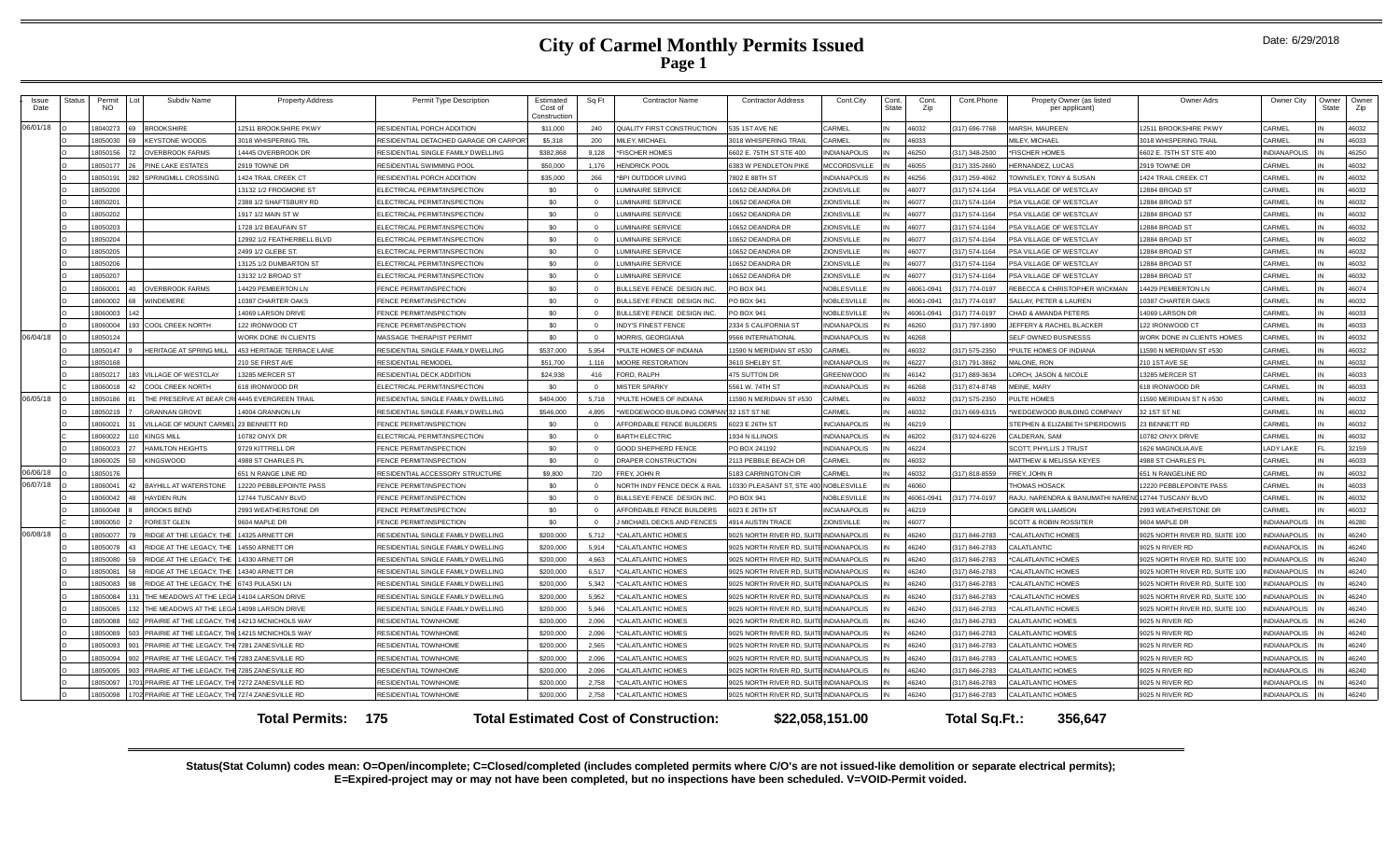| Issue<br>Date | Status | Permit<br><b>NO</b> | Subdiv Name                                          | <b>Property Address</b>                                  | Permit Type Description                                 | Estimated<br>Cost of<br>Constructio | Sq Ft      | <b>Contractor Name</b>                            | <b>Contractor Address</b>              | Cont.City               | Cont.<br>State | Cont.<br>Zip   | Cont.Phone                      | Propety Owner (as listed<br>per applicant) | Owner Adrs                             | Owner City                    | Owner<br>State | Owner<br>Zip   |
|---------------|--------|---------------------|------------------------------------------------------|----------------------------------------------------------|---------------------------------------------------------|-------------------------------------|------------|---------------------------------------------------|----------------------------------------|-------------------------|----------------|----------------|---------------------------------|--------------------------------------------|----------------------------------------|-------------------------------|----------------|----------------|
| 06/08/18      |        | 8050099             | PRAIRIE AT THE LEGACY. THE 7276 ZANESVILLE RD        |                                                          | RESIDENTIAL TOWNHOME                                    | \$200,000                           | 2.758      | 'CALATLANTIC HOMES                                | 9025 NORTH RIVER RD. SL                | <b>NDIANAPOLIS</b>      |                | 46240          | (317) 846-2783                  | <b>ALATLANTIC HOMES</b>                    | 9025 N RIVER RD                        | <b>INDIANAPOLIS</b>           |                | 46240          |
|               |        | 8050100             | PRAIRIE AT THE LEGACY, THE 7278 ZANESVILLE RD        |                                                          | RESIDENTIAL TOWNHOME                                    | \$200,000                           | 2,755      | 'CALATLANTIC HOMES                                | 9025 NORTH RIVER RD, SL                | NDIANAPOLIS             |                | 46240          | 317) 846-2783                   | <b>CALATLANTIC HOMES</b>                   | 9025 N RIVER RD                        | <b>INDIANAPOLIS</b>           |                | 46240          |
|               |        | 8050102             | <b>PRAIRIE AT THE LEGACY. THE 7284 ZANESVILLE RD</b> |                                                          | <b>RESIDENTIAL TOWNHOME</b>                             | \$200,000                           | 1.802      | <b>"CALATLANTIC HOMES</b>                         | 9025 NORTH RIVER RD, SU                | <b>INDIANAPOLIS</b>     |                | 46240          | 317) 846-2783                   | CALATLANTIC HOMES                          | 9025 N RIVER RD                        | <b>INDIANAPOLIS</b>           |                | 46240          |
|               |        | 8050103             | 3 PRAIRIE AT THE LEGACY, THE 7286 ZANESVILLE RD      |                                                          | RESIDENTIAL TOWNHOME                                    | \$200,000                           | 2,755      | 'CALATLANTIC HOMES                                | 9025 NORTH RIVER RD, SU                | <b>INDIANAPOLIS</b>     |                | 46240          | 317) 846-2783                   | CALATLANTIC HOMES                          | 9025 N RIVER RD                        | <b>INDIANAPOLIS</b>           |                | 46240          |
|               |        | 8050179             | HE SANCTUARY AT 116TH ST 4390 FAGLECREST PL          |                                                          | RESIDENTIAL ACCESSORY STRUCTURE                         | \$100                               | 168        | YORK, SHANF                                       | 4390 EAGLECREST PL                     | ARME                    |                | 16077          |                                 | YORK, SHANE                                | 4390 EAGLECREST PL                     | CARMEL                        |                | 46077          |
|               |        | 8060006             | <b>WOODLAND SPRINGS</b>                              | 11422 E LAKESHORE DR                                     | RESIDENTIAL ADDITION AND REMODEL                        | \$200,000                           | 392        | LAKESHORE DESIGN LAB                              | 11422 E LAKESHORE DR                   | ARMEL                   |                | 46033          | (317) 625-2809                  | MILLER, JEFF & AMY                         | 11422 E LAKESHORE DR                   | CARMEL                        |                | 46033          |
|               |        | 8060053             | <b>HERRY CREEK ESTATES</b>                           | 14089 PLATTE DR                                          | <b>FINCE PERMIT/INSPECTION</b>                          | \$0                                 |            | BULLSEYE FENCE DESIGN INC.                        | PO BOX 941                             | <b>JOBLESVILLE</b>      |                | 6061-094       | (317) 774-0197                  | <b>JAMES &amp; KAREN SCHNEIDER</b>         | 14089 PLATTE DRIVE                     | CARMEL                        |                | 46033          |
|               |        | 8060056             |                                                      | 441 NE FIRST AVE                                         | FENCE PERMIT/INSPECTION                                 | \$0                                 | $\sqrt{2}$ | <b>VAN CRAWFORD</b>                               | 441 1ST AVE NE                         | <b>ARMEL</b>            |                | 46032          |                                 | VAN & GRETCHEN CRAWFORD                    | 441 FIRST AVE NE                       | CARMEL                        |                | 46032          |
| 06/11/18      |        | 8050165             | THE GROVE AT THE LEGA                                | 7213 ANTIQUITY DR                                        | RESIDENTIAL SINGLE FAMILY DWELLING                      | \$360,565                           | 2,779      | *PYATT BUILDERS                                   | 168 W CARMEL DR                        | <b>ARMEL</b>            |                | 16033          | 317) 981-0211                   | *PYATT BUILDERS                            | 168 W CARMEL DF                        | CARMEL                        |                | 46033          |
|               |        | 8050229             | 4 VILLAGE OF WESTCLAY                                | 12977 FEATHERBELL BLVD                                   | RESIDENTIAL DECK ADDITION                               | \$4,000                             | 320        | AKERS, DANIEL                                     | 12977 FEATHERBELL BLVD                 | <b>ARMEL</b>            |                | 46032          |                                 | AKERS, DANIEL                              | 12977 FEATHERBELL BLVD                 | CARMEL                        |                | 46032          |
| 06/12/18      |        | 8050122             | SETTLER'S RIDGE AT HAVERS                            | 13913 SETTLERS RIDGE TRL                                 | PORCH AND DECK ADDITION                                 | \$45,450                            | 256        | <b>BOB HEISINGER CONSTRUCTION</b>                 | PO BOX 1246                            | <b>GREENWOOD</b>        |                | 46142          |                                 | <b>BALDWIN, STEVE</b>                      | 13913 SETTLERS RIDGE TRAIL             | CARMEL                        |                | 46032          |
|               |        | 8060019             | THE PRESERVE AT BEAR CR                              | 4453 EVERGREEN TRAIL                                     | RESIDENTIAL SINGLE FAMILY DWELLING                      | \$435,000                           | 6.123      | *PULTE HOMES OF INDIANA                           | 1590 N MERIDIAN ST #530                | ARMEL                   |                | 46032          | (317) 575-2350                  | PULTE HOMES                                | 11590 MERIDIAN ST N #530               | CARMEL                        |                | 46032          |
|               |        | 8060067             | <b>KEYSTONE WOODS</b>                                | 10772 CHERYL CT                                          | <b>ENCE PERMIT/INSPECTION</b>                           | \$0                                 |            | FENCING UNLIMITED                                 | 1745 COLD SPRINGS DRIVE                | ROWNSBURG               |                | 46112          |                                 | JAMES TYLER & ALYSSA NASH                  | 10772 CHERYL CT                        | CARMEL                        |                | 46033          |
| 06/13/18      |        | 8010052             |                                                      | <b><i>NORK DONE IN CLIENTS</i></b>                       | MASSAGE THERAPIST PERMIT                                | \$0                                 | $\Omega$   | CARLSTRAND, KEVIN                                 | 204 CRANSTON AVE                       | ARMEI                   |                | 16032          |                                 | SELF OWNED BUSINESSS                       | WORK DONE IN CLIENTS HOMES             | CARMEL                        |                | 46032          |
|               |        | 8050160             |                                                      | 11611 N MERIDIAN ST CELL TOWER                           | COMMERCIAL CELL TOWER                                   | \$15,000                            |            | SBA NETWORK SERVICES                              | 9900 WESTPOINT DR #116                 | <b>VDIANAPOLIS</b>      |                | 16256          | 317) 750-0257                   | ZELLER CARMEL, LLC                         | 11611 N MERIDIAN ST #120               | CARMEL                        |                | 46032          |
|               |        | 8050161             |                                                      | 13085 N MERIDIAN ST - CELL TOWER                         | COMMERCIAL CELL TOWER                                   | \$15,000                            |            | SBA NETWORK SERVICES                              | 9900 WESTPOINT DR #116                 | <b>JDIANAPOLIS</b>      |                | 16256          | 317) 750-0257                   | <b>BRIAN DISBOROUGH</b>                    | 8900 KEYSTONE CROSSING #100            | <b>INDIANAPOLIS</b>           |                | 46240          |
|               |        | 8050193             | <b>CLAY CORNER</b>                                   | 1522 JENSEN DR                                           | RESIDENTIAL SINGLE FAMILY DWELLING                      | \$415,000                           | 5,941      | 'CALATLANTIC HOMES                                | 9025 NORTH RIVER RD, SU                | NDIANAPOLIS             |                | 16240          | 317) 846-2783                   | *CALATLANTIC HOME:                         | 9025 NORTH RIVER RD, SUITE 100         | <b>INDIANAPOLIS</b>           |                | 46240          |
|               |        | 8050196             | <b>CLAY CORNER</b>                                   | 1535 LASH ST                                             | RESIDENTIAL SINGLE FAMILY DWELLING                      | \$412,000                           | 5.891      | <b>"CALATLANTIC HOMES</b>                         | 9025 NORTH RIVER RD, S                 | <b>INDIANAPOLIS</b>     |                | 46240          | 317) 846-2783                   | <b>CALATLANTIC HOMES</b>                   | 9025 NORTH RIVER RD, SUITE 100         | <b>NDIANAPOLIS</b>            |                | 46240          |
|               |        | 8050213             | <b>SMOKEY KNOLL</b>                                  | 674 SMOKEY LN                                            | <b>RESIDENTIAL REMODEL</b>                              | \$38.215                            | 192        | <b>GUYCO</b>                                      | 150 VISTA PARK WAY                     | <b>VON</b>              |                | 46123          | (317) 272-2236                  | MOONEY, JOHN & CHERYL                      | 674 SMOKEY LANE                        | CARMEL                        |                | 46033          |
|               |        | 8050220             | JACKSON'S GRANT ON WILLI 12151 SILVARA CT            |                                                          | RESIDENTIAL SINGLE FAMILY DWELLING                      | \$780,000                           | 6.899      | *DAVID WEEKLEY HOMES                              | 9310 NORTH MERIDIAN ST                 | <b>INDIANAPOLIS</b>     |                | 46260          | 317) 669-8604                   | DAVID WEEKLEY HOMES                        | 9310 N MERIDIAN ST #100                | <b>INDIANAPOLIS</b>           |                | 46260          |
|               |        | 8060055             | <b>ALLEYBROOK</b>                                    | 4866 N DEER RIDGE DR                                     | RESIDENTIAL SWIMMING POOL                               | \$50,000                            | 880        | POOLS UNLIMITED. INC                              | 1117 ST JOSEPH ST                      | HELBYVILLE              |                | 46176          |                                 | SEELIG, KIM                                | 4866 DEER RIDGE DR N                   | CARMEL                        |                | 46033          |
|               |        | 8060075             | WOODLAND GOLF CLUB                                   | 39 WOODLAND DR                                           | FENCE PERMIT/INSPECTION                                 | \$0                                 | $\Omega$   | BULLSEYE FENCE DESIGN INC.                        | PO BOX 941                             | <b>VOBLESVILLE</b>      |                | 46061-0941     | (317) 774-0197                  | PRIBLE, LARRY                              | 39 WOODLAND DR                         | CARMEL                        |                | 46032          |
|               |        | 8060076             | YNNWOOD                                              | 5476 LARISSA PL                                          | <b>FRICE PERMIT/INSPECTION</b>                          | \$0                                 | $\Omega$   | AMERIFENCE                                        | 4340 HULL STREET                       | <b>NDIANAPOLIS</b>      |                | 16226          |                                 | DAVE & JUDITH COLEMAN                      | 5476 LARISSA PI                        | CARMEL                        |                | 46033          |
|               |        | 8060078             | HE GRAY ESTATE                                       | 155 E MAIN ST                                            | <b>JEMOLITION</b>                                       | \$0                                 | $\sqrt{2}$ | HALO CONSTRUCTION                                 | 1585 MCKENZIE PARKWAY                  | <b>ARMEL</b>            |                | 16032          | (317) 760-7611                  | GRAY, DONNA L & TIMOTHY C                  | 5155 MAIN ST F                         | CARMEL                        |                | 46033          |
|               |        | 8060079             | NORTHWOOD HILLS                                      | 11940 WESTWOOD DR                                        | ELECTRICAL PERMIT/INSPECTION                            | \$0                                 | $\Omega$   | <b>BARTH ELECTRIC</b>                             | 1934 N ILLINOIS                        | NDIANAPOLIS             |                | 46202          | 317) 924-6226                   | HUGHES, KEVIN                              | 11940 WESTWOOD                         | CARMEL                        |                | 46032          |
|               |        | 8060080             | ROLLING MEADOWS                                      | 105 JOHN ST                                              | ELECTRICAL PERMIT/INSPECTION                            | \$0                                 |            | KORBIAK, ROMAN                                    | 1691 SUMMERLAKES CT                    | ARMEL                   |                | 16032          |                                 | <b>KORBIAK, ROMAN</b>                      | 1691 SUMMBERLAKES CT                   | CARMEL                        |                | 46032          |
| 06/14/18      |        | 8050167             | <b>HE GROVE AT THE LEG</b>                           | 7215 ANTIQUITY DR                                        | RESIDENTIAL SINGLE FAMILY DWELLING                      | \$352,720                           | 3.288      | <b>PYATT BUILDERS</b>                             | 168 W CARMEL DF                        | ARMEL                   |                | 16033          | 317) 981-0211                   | *PYATT BUILDERS                            | 168 W CARMEL DF                        | CARMEL                        |                | 46033          |
|               |        | 8060058             | ORIN JESSUP ADDITION                                 | 1106 E 108 ST                                            | RESIDENTIAL SWIMMING POOL                               | \$3,000                             | 754        | KINGSBURY, AARON                                  | 1106 E 108TH ST                        | <b>VDIANAPOLIS</b>      |                | 46280          |                                 | KINGSBURY, VIRGINIA                        | 1505 ALIMINGO DF                       | <b>INDIANAPOLIS</b>           |                | 46260          |
|               |        | 8060087             | <b>SADDLE CREEK</b>                                  | 1614 ESPRIT DR                                           | FENCE PERMIT/INSPECTION                                 | \$0                                 | $\Omega$   | APJ CONSTRUCTION                                  | 920 E 105TH ST                         | NDIANAPOLIS             |                | 46280          |                                 | <b>JOEL &amp; KATELYN CLEM</b>             | 1614 ESPRIT DR                         | CARMEL                        |                | 46074          |
|               |        | 80006088            |                                                      | 39 WINONA DR                                             | ELECTRICAL PERMIT/INSPECTION                            | SO <sub>2</sub>                     |            | MORPHEY CONSTRUCTION, INC                         | 1499 N SHERMAN DR                      | <b>JDIANAPOLIS</b>      |                | 16201          | 317) 356-9250                   | CITY OF CARMEL                             | ONE CIVIC SQUARE                       | CARMEL                        |                | 46032          |
| 06/15/18      |        | 8050173             | <b>AUMANS ADDITION</b>                               | 819 W AUMAN DR                                           | <b>DEMOLITION</b>                                       | \$0                                 | $\Omega$   | <b>RENASCENT INC</b>                              | 935 W TROY AVE                         | <b>NDIANAPOLIS</b>      |                | 46225          | 317) 783-1500                   | DREES PREMIER HOMES                        | 900 F 96TH ST                          | NDIANAPOLIS                   |                | 46240          |
|               |        | 8050212             | BONBAR AT MONON LAKE                                 | 10106 SOLACE LN                                          | RESIDENTIAL SINGLE FAMILY DWELLING                      | \$282,265                           | 2,904      | M/I HOMES                                         | 8500 KEYSTONE CROSSING                 | <b>INDIANAPOLIS</b>     |                | 16240          | 317) 255-9900                   | <b>M/I HOMES</b>                           | 8500 KEYSTONE CROSSING STE 590         | INDIANAPOLIS                  |                | 46240          |
|               |        | 8060005             | THE GRAY ESTATE                                      | 5155 E MAIN ST                                           | RESIDENTIAL DETACHED GARAGE OR CARPOR'                  | \$105,000                           | 1.600      | HALO CONSTRUCTION                                 | 1585 MCKENZIE PARKWAY                  | ARMEL                   |                | 16032          | 317) 760-7611                   | GRAY, DONNA L & TIMOTHY C                  | 5155 MAIN ST F                         | CARMEL                        |                | 46033          |
|               |        | 8060020             | STAFFORD PLACE                                       | 14219 W PREVAIL DR                                       | RESIDENTIAL DECK ADDITION                               | \$5,000                             | 224        | GONZALEZ HOME IMPROVEMENT                         | 12846 PATRONIA CT                      | <b>ARMEL</b>            |                | 16032          |                                 | ORMAN, JENNIFER                            | 14219 PREVAIL DF                       | CARMEL                        |                | 46074          |
|               |        | 8060039             |                                                      | 1815 E 109 ST                                            | RESIDENTIAL REMODEL                                     | \$65,000                            | 800        | 'CASE DESIGN/REMODELING                           | 99 E CARMEL DR., STE 10                | ARMEL                   |                | 46032          | 317) 846-2600                   | MCROBERTS, JOSHU/                          | 1815 E 109TH ST                        | <b>INDIANAPOLIS</b>           |                | 46280          |
|               |        | 8060054             | <b>EDEN GLEN</b>                                     | 11821 EDEN GLEN DR                                       | RESIDENTIAL REMODEI                                     | \$7,000                             | 100        | HUMPHREY, LUANN                                   | 11821 EDEN GLEN DRIVE                  | ARMEL                   |                | 16033          | 317) 908-6690                   | ACH, DAVID & JULIE                         | 11821 EDEN GLEN                        | CARMEL                        |                | 46033          |
|               |        | 8060104             | ASHTON                                               | 14587 WHITE HALL CIR                                     | FENCE PERMIT/INSPECTION                                 | \$0                                 | $\sqrt{2}$ | <b>JAMES BROCK</b>                                | 4587 WHITE HALL CIRCLE                 | ARMEL                   |                | 46033          |                                 | <b>JAMES &amp; LAURA BROCK</b>             | 14587 WHITE HALL CIRCLE                | CARMEL                        |                | 46033          |
| 06/18/18      |        | 8050154             | WEST CARMEL MARKETPL                                 | C9873 N MICHIGAN RD #120                                 | COMMERCIAL TENANT FINISH                                | \$82,000                            | 1.508      | <b>GDG CONSTRUCTION</b>                           | 112 WINDBROOK ST                       | <b>JENTON</b>           | <b>TX</b>      | 76207          | 469) 559-2861                   | WEST CARMEL LSL LLC                        | 250 CIVIC CENTER DR #500               | COLUMBUS                      | OH             | 43215          |
|               |        | 8060014             | HE PRESERVE AT BEAR CR                               | 4461 EVERGREEN TRAIL                                     | RESIDENTIAL SINGLE FAMILY DWELLING                      | \$409,000                           | 5.525      | PULTE HOMES OF INDIANA                            | 1590 N MERIDIAN ST #530                | <b>ARMEL</b>            |                | 16032          | 317) 575-2350                   | PULTE HOMES                                | 11590 MERIDIAN ST N #530               | CARMEL                        |                | 46032          |
|               |        | 8060028             |                                                      | <b>NOODS AT SHELBORNE, THE 3381 SHELBORNE WOODS PKWY</b> | RESIDENTIAL SINGLE FAMILY DWELLING                      | \$608,000                           | 6,347      | PULTE HOMES OF INDIANA                            | 1590 N MERIDIAN ST #530                | ARMEL                   |                | 16032          | 317) 575-2350                   | *PULTE HOMES OF INDIANA                    | 11590 N MERIDIAN ST #530               | CARMEL                        |                | 46032          |
|               |        | 8060029             | <b>HERITAGE AT SPRING MILL</b>                       | <b>436 HERITAGE TERRACE LANE</b>                         | RESIDENTIAL SINGLE FAMILY DWELLING                      | \$552,000                           | 5.977      | PULTE HOMES OF INDIANA                            | 1590 N MERIDIAN ST #530                | ARMEL                   |                | 46032          | 317) 575-2350                   | *PULTE HOMES OF INDIANA                    | 11590 N MERIDIAN ST #530               | CARMEL                        |                | 46032<br>46240 |
|               |        | 8060049             | <b>ASHMOOR</b>                                       | 3466 YANCEY PL                                           | RESIDENTIAL SINGLE FAMILY DWELLING                      | \$360,000                           | 5.098      | <b>"CALATLANTIC HOMES</b>                         | 9025 NORTH RIVER RD, SUIT              | <b>INDIANAPOLIS</b>     |                | 46240<br>16074 | 317) 846-2783                   | *CALATLANTIC HOMES                         | 9025 NORTH RIVER RD, SUITE 100         | <b>INDIANAPOLIS</b><br>CARMEL |                |                |
|               |        | 8060091             | SADDLE CREEK                                         | 14213 AUTUMN WOODS DR                                    | RESIDENTIAL ACCESSORY STRUCTURE                         | \$5,000                             | 115        | PRITAM, CHANDA                                    | 14213 AUTUMN WOODS DR                  | ARMEL                   |                |                |                                 | CHANDA, PRITAM                             | 14213 AUTUMN WOODS DR                  |                               |                | 46074          |
|               |        | 8060096<br>20008081 | RIDGE AT THE LEGACY, THE                             | 14371 ARNETT DR<br>11669 WEST RD                         | FENCE PERMIT/INSPECTION<br>FLECTRICAL PERMIT/INSPECTION | \$0<br>\$0                          | $\Omega$   | HITTLE CONSTRUCTION<br>PAUL SHOOPMAN HOME BLDG GF | 17466 WASHINGTON ST<br>C 11685 WEST RD | VESTFIELD<br>ZIONSVILLE |                | 46074<br>46077 | 317) 896-9073<br>(317) 733-9810 | MATTHEW & JILL KUHFUS<br>PAUL SHOOPMAN     | 14371 ARNETT DR<br>11731 COLD CREEK CT | CARMEL<br>ZIONSVILLI          |                | 46033<br>46077 |
|               |        | S108012             |                                                      | 651 DANFORTH ST - TELECOM CABINET                        | ELECTRICAL PERMIT/INSPECTION                            | \$0                                 | $\Omega$   | TELECOM PLACEMENT, INC                            | 478 N 1100 E                           | <b>ZIONSVILLE</b>       |                | 46077          | (317) 769-4777                  | <b>PEDCOR</b>                              | 770 THIRD AVE S.W                      | CARMEL                        |                | 46032          |
| 06/19/18      |        | 8060007             |                                                      | 1320 CITY CENTER DR 3RD FLOOR                            | COMMERCIAL TENANT FINISH                                | \$617,468                           | 23.306     | <b>MARKSMEN CONSTRUCTION</b>                      | 5235 ELMWOOD AVE                       | <b>NDIANAPOLIS</b>      |                | 46203          | (317) 359-6275                  | LUSHMAN & WAKEFIELD                        | 1 AMERICAN SOUARE #1800                | <b>INDIANAPOLIS</b>           |                | 46282          |
|               |        |                     |                                                      |                                                          |                                                         |                                     |            |                                                   |                                        |                         |                |                |                                 |                                            |                                        |                               |                |                |
|               |        |                     |                                                      | <b>Total Permits: 175</b>                                |                                                         |                                     |            | <b>Total Estimated Cost of Construction:</b>      |                                        | \$22,058,151.00         |                |                | Total Sq.Ft.:                   | 356.647                                    |                                        |                               |                |                |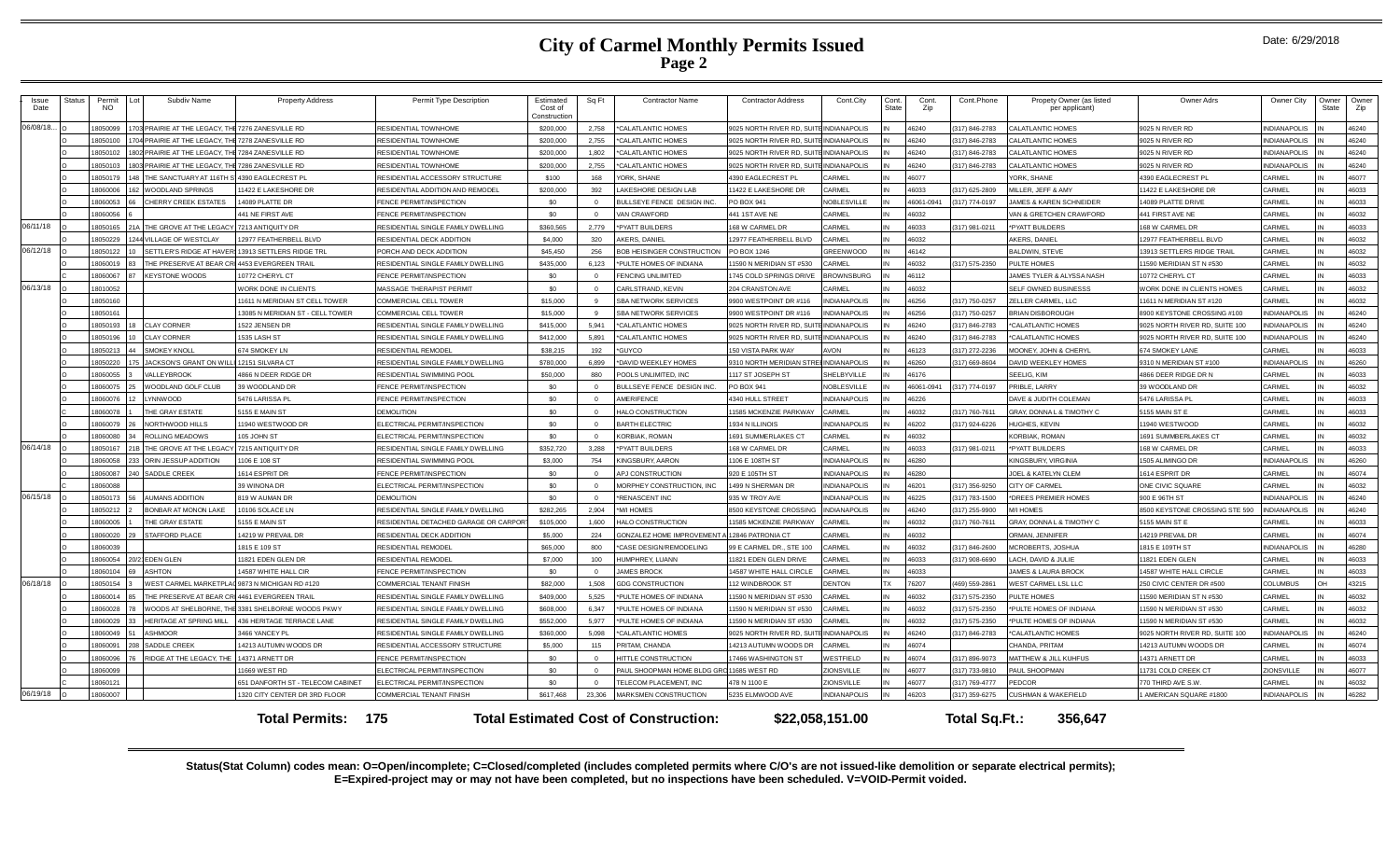|  | Date: 6/29/2018 |
|--|-----------------|
|--|-----------------|

| <b>Issue</b><br>Date | Status | Permit<br>NO. | Subdiv Name                                  | <b>Property Address</b>                          | Permit Type Description                | Estimated<br>Cost of<br>Constructior | Sq Ft          | <b>Contractor Name</b>                              | <b>Contractor Address</b>               | Cont.City           | Cont<br><b>State</b> | Cont.<br>Zip | Cont.Phone     | Propety Owner (as listed<br>per applicant)            | Owner Adrs                        | Owner City         | Owner<br>State | Owner<br>Zip |
|----------------------|--------|---------------|----------------------------------------------|--------------------------------------------------|----------------------------------------|--------------------------------------|----------------|-----------------------------------------------------|-----------------------------------------|---------------------|----------------------|--------------|----------------|-------------------------------------------------------|-----------------------------------|--------------------|----------------|--------------|
| 06/19/18             |        | 8060061       |                                              | VOODS AT SHELBORNE. THE 3372 SHELBORNE WOODS PKY | RESIDENTIAL SINGLE FAMILY DWELLING     | \$598,000                            | 7.350          | *PULTE HOMES OF INDIANA                             | 1590 N MERIDIAN ST #530                 | <b>ARMEL</b>        |                      | 46032        | 317) 575-2350  | PULTE HOMES                                           | 1590 MERIDIAN ST N #530           | CARMEL             |                | 46032        |
|                      |        | 18060068      |                                              | 3660 N MERIDIAN ST                               | <b>GENERAL TEMPORARY USE</b>           | \$0                                  | $\Omega$       | <b>TNT FIREWORKS</b>                                | PO BOX 80018                            | <b>NDIANAPOLIS</b>  |                      | 46280        |                | CENTRO HERITAGE SPE5 LLC                              | 131 DARTMOUTH ST                  | <b>BOSTON</b>      |                | 02116        |
|                      |        | 18060126      | <b>HARROWGATE</b>                            | 306 ALWYNE RD                                    | FENCE PERMIT/INSPECTION                | \$0                                  | $\Omega$       | <b>AWARDS FENCE</b>                                 | 20951 RIVERWOOD AVE                     | <b>NOBLESVILLE</b>  |                      | \$6062       |                | <b>BRYAN BULLER</b>                                   | 806 ALWYNE RD                     | CARMEL             |                | 46032        |
|                      |        | 18060128      | <b>ASHTON</b>                                | 541 WHITE HALL WAY                               | <b>ENCE PERMIT/INSPECTION</b>          | \$0                                  |                | *RENDER HOME SOLUTIONS                              | 1650 OLIO RD, STE 100-146               | <b>FISHERS</b>      |                      | 16037        | (317) 863-0400 | USTIN & CARRIE LINDER                                 | 5541 WHITE HALL WAY               | CARMEI             |                | 46033        |
| 06/20/18             |        | 18020138      | SPRING MILL PLACE                            | 329 SPRING RIDGE CT                              | RESIDENTIAL DETACHED GARAGE OR CARPOR' | \$38,000                             | 460            | MILI WOOD HOMES                                     | PO BOX 3024                             | ARMEL               |                      | <b>CROAN</b> | (317) 443-8107 | <b>RRINGHT TERRELL</b>                                | 329 SPRING RIDGE CT               | CARMEL             |                | 46032        |
|                      |        | 18030220      | <b>WESTON PARK</b>                           | 0584 WORKOUT WAY                                 | COMMERCIAL NEW STRUCTURE               | \$500,000                            | 23,429         | MCI AIN JOHN                                        | 486 E STOP 18 RD                        | <b>REENWOOD</b>     |                      | 46143        | (317) 887-6273 | A FITNESS INTERNATIONAL, LLC                          | 2600 MICHELSON DRIVE              | <b>RVINE</b>       |                | 92612        |
|                      |        | 18050075      | <b>CLAY CORNER</b>                           | 528 JENSEN DR                                    | RESIDENTIAL SINGLE FAMILY DWELLING     | \$200,000                            | 5.220          | *CALATLANTIC HOMES                                  | 9025 NORTH RIVER RD, SUITE INDIANAPOLIS |                     |                      | 46240        | (317) 846-2783 | *CALATLANTIC HOMES                                    | 9025 NORTH RIVER RD, SUITE 100    | <b>NDIANAPOLIS</b> |                | 46240        |
|                      |        | 18050180      |                                              | 2900 HAZEL DELL PKWY - MAIN BUILDING             | <b>INSTITUTIONAL REMODEL</b>           | \$2,000,000                          | 41.458         | NORTHVIEW CHRISTIAN LIFE CHUR 12900 HAZEL DELL PKWY |                                         | ARMEL               |                      | 46033        |                | NORTHVIEW CHRISTIAN LIFE CHURC                        | 2900 HAZEL DELL PKWY              | CARMEL             |                | 46033        |
|                      |        | 18050192      | <b>CLAY CORNER</b>                           | 534 JENSEN DR                                    | RESIDENTIAL SINGLE FAMILY DWELLING     | \$400,000                            | 5,449          | *CALATLANTIC HOMES                                  | 025 NORTH RIVER RD, SUIT                | NDIANAPOLIS         |                      | 46240        | 317) 846-2783  | *CALATLANTIC HOMES                                    | 9025 NORTH RIVER RD, SUITE 100    | NDIANAPOLIS        |                | 46240        |
|                      |        | 18050194      | <b>CLAY CORNER</b>                           | 1516 JENSEN DR                                   | RESIDENTIAL SINGLE FAMILY DWELLING     | \$387,000                            | 5.539          | *CALATLANTIC HOMES                                  | 9025 NORTH RIVER RD SUITE               | <b>INDIANAPOLIS</b> |                      | 46240        | 317) 846-2783  | *CALATLANTIC HOMES                                    | 9025 NORTH RIVER RD, SUITE 100    | <b>NDIANAPOLIS</b> |                | 46240        |
|                      |        | 18060045      | <b>NEWARK</b>                                | 41 UTE DR                                        | <b>DEMOLITION</b>                      | \$0                                  | $\Omega$       | *CASEY-BERTRAM CONSTRUCTION 5780 E 25TH ST          |                                         | <b>NDIANAPOLIS</b>  |                      | 46218        | 317) 546-3366  | VEDGEWOOD REAL ESTATE PARTNERS 32 E 1ST AVE NE        |                                   | CARMEL             |                | 46032        |
|                      |        | 18060046      | <b>AUMAN'S ADDITION</b>                      | 31 W AUMAN DR                                    | <b>DEMOLITION</b>                      | \$0                                  | $\Omega$       | *CASEY-BERTRAM CONSTRUCTION 5780 E 25TH ST          |                                         | NDIANAPOLIS         |                      | 16218        | (317) 546-3366 | VEDGEWOOD REAL ESTATE PARTNERS                        | 32 F 1ST AVE NE                   | CARMEL             |                | 46032        |
|                      |        | 18060066      | AKES AT HAZEL DELL. 1                        | 2506 PEBBLE KNOLL WAY                            | <b>ENCE PERMIT/INSPECTION</b>          | \$0                                  |                | GLIDDEN FENCE CO. INC                               | PO BOX 481                              | <b>NESTFIELD</b>    |                      | 46074        | (317) 867-5140 | HRISTOPHER & YAUHENIYA HIGHMAN                        | 12506 PEBBLE KNOLL WAY            | CARMEI             |                | 46033        |
|                      |        | 18060137      | <b>WOODLAND GREEN</b>                        | 1120 ARMON DR                                    | FENCE PERMIT/INSPECTION                | \$0                                  | $\Omega$       | <b>JULIAN VALIER HARRIS</b>                         | 11120 ARMON DR                          | <b>ARMEL</b>        |                      | 46033        |                | JULIAN & DAPHNE VALIER HARRIS                         | 11120 ARMON DR                    | CARMEL             |                | 46033        |
|                      |        | 18060138      | <b>ALLEYBROOK</b>                            | 6031 S DEER RIDGE DR                             | FENCE PERMIT/INSPECTION                | \$0                                  | $\Omega$       | BULLSEYE FENCE DESIGN INC                           | <b>PO BOX 941</b>                       | <b>NOBLESVILL</b>   |                      | 46061-0941   | 317) 774-0197  | RICHARD & NANCY GAYNOR                                | 5031 DEER RIDGE DR S              | CARMEL             |                | 46033        |
|                      |        | 18060139      | SADDLE CREEK                                 | 4269 CHARIOTS WHISPER DR                         | FENCE PERMIT/INSPECTION                | \$0                                  | $\Omega$       | GLIDDEN FENCE CO. INC.                              | <b>PO BOX 481</b>                       | <b>NESTFIELD</b>    |                      | 46074        | 317) 867-5140  | NICHOLAS & MICHELLE OJA                               | 14269 CHARIOTS WHISPER DR         | CARMEL             |                | 46074        |
|                      |        | 18060140      | WINDSOR GROVE                                | 2434 LONDONBERRY BLVD                            | <b>ENCE PERMIT/INSPECTION</b>          | \$0                                  | $\Omega$       | BULLSEYE FENCE DESIGN INC                           | <b>PO BOX 941</b>                       | NOBLESVILLE         |                      | 46061-0941   | (317) 774-0197 | BRAUER, JASON & MISSY                                 | 3875 BRANCH CREEK CT              | ZIONSVILLE         |                | 46077        |
|                      |        | 18060148      | <b>IACKSON'S GRANT ON W</b>                  | 1268 FRENZEL PKWY                                | <b>ENCE PERMIT/INSPECTION</b>          | \$0                                  | $\overline{0}$ | AMERIFENCE                                          | 4340 HULL STREET                        | <b>NDIANAPOLIS</b>  |                      | 46226        |                | <b>HASTIN, DAVID</b>                                  | 12972 BRONCOS                     | <b>FISHERS</b>     |                | 46037        |
| 06/21/18             |        | 18050056      | NORTHWOOD HILLS                              | 2039 PEBBLE BROOK LN                             | RESIDENTIAL ACCESSORY STRUCTURE        | \$3,000                              | 168            | *BLUE RIBBON MINI BARNS, LLC                        | 215 ADRIENNE DR                         | <b>GREENWOOD</b>    |                      | 46142        | 317) 223-4720  | HURST, ROBERT                                         | 12039 PEBBLEBROOK LN              | CARMEL             |                | 46032        |
|                      |        | 18050208      |                                              | 4570 RIVER RD - BUILDING 2                       | COMMERCIAL TENANT FINISH               | \$45,000                             | 1.300          | C & L MANAGEMENT. LLC                               | 3825 S EAST ST                          | <b>NDIANAPOLIS</b>  |                      | 46227        | (317) 783-0894 | LC REALTY LLC                                         | 3825 SOUTH EAST ST                | <b>NDIANAPOLIS</b> |                | 46277        |
|                      |        | 18060032      | <b>JACKSON'S GRANT ON WILLI 503 DYLAN DR</b> |                                                  | RESIDENTIAL SINGLE FAMILY DWELLING     | \$692.185                            | 5.795          | *WEDGEWOOD BUILDING COMPANI32 1ST ST NE             |                                         | <b>ARMEL</b>        |                      | 46032        | (317) 669-6315 | *WEDGEWOOD BUILDING COMPANY                           | 32 1 ST ST NE                     | CARMEL             |                | 46032        |
|                      |        | 18060059      |                                              | <b><i>VORK DONE IN CLIENTS</i></b>               | MASSAGE THERAPIST PERMIT               | \$0                                  |                | REYES-ROMERO, VICTOR                                | 820 YARDLEY CT APT 310                  | NDIANAPOLIS         |                      | 46268        |                | SELF OWNED BUSINESSS                                  | <b>NORK DONE IN CLIENTS HOMES</b> | CARMEI             |                | 46032        |
|                      |        | 18060065      | WOODS AT SHELBORNE.                          | 3346 SHELBORNE WOODS PKWY                        | RESIDENTIAL DECK ADDITION              | \$13,000                             | 224            | *LUNAR CONSTRUCTION                                 | 5266 HERRIMAN BLVD                      | <b>VOBLESVILLE</b>  |                      | 08064        | (317) 284-4253 | <b>III TA-MING</b>                                    | 3346 SHELBORNE WOODS PARKWAY      | <b>ARMEL</b>       |                | 46032        |
|                      |        | 18060074      | WOODSIDE AT WEST CLAY                        | 3654 WOODSIDE HOLLOW DRIVE                       | RESIDENTIAL SINGLE FAMILY DWELLING     | \$497,000                            | 5.108          | *DAVID WEEKLEY HOMES                                | 9310 NORTH MERIDIAN STRE                | <b>NDIANAPOLIS</b>  |                      | 46260        | (317) 669-8604 | *DAVID WEEKLEY HOMES                                  | 9310 NORTH MERIDIAN STREET, STE   | <b>NDIANAPOLIS</b> |                | 46260        |
|                      |        | 18060090      | CHAPMAN'S CLAIM AT PRAIRI                    | 13058 MCDUFFEE RUN                               | RESIDENTIAL DECK ADDITION              | \$1,000                              | 32             | WAGONER HANDYMAN SERVICES                           | 10874 N 400 E                           | <b>PENDLETON</b>    |                      | 46064        |                | <b>IMLER, STEVE &amp; DIANNE</b>                      | 13058 MCDUFEE RUN                 | CARMEL             |                | 46032        |
|                      |        | 18060094      |                                              | 50 CONGRESSIONAL BLVD, STE 115 & 120             | <b>COMMERCIAL REMODEL</b>              | \$150,000                            | 6.530          | BURNSIDE BUILDERS, LLC                              | 5261 N TACOMA AVE STE                   | <b>NDIANAPOLIS</b>  |                      | 46220        | 317) 507-8336  | CONGRESSIONAL PROPERTY LLC                            | 550 CONGRESSIONAL BLVD.           | CARMEL             |                | 46032        |
|                      |        | 18060113      | <b>VILLAGE OF WESTCLAY</b>                   | 2805 E NEW MARKET ST #100                        | <b>COMMERCIAL TENANT FINISH</b>        | \$100,000                            | 1.353          | <b>D B KLAIN CONSTRUCTION, LLC</b>                  | 2159 GLEBE ST #200                      | <b>ARMEL</b>        |                      | 46032        | 317) 846-9992  | ROBERTS OFFICE BUILDING, LLC                          | 12805 E NEW MARKET ST #300        | CARMEL             |                | 46032        |
|                      |        | 18060157      | RIDGE AT THE LEGACY, THE                     | 4452 ARNETT DR                                   | <b>ENCE PERMIT/INSPECTION</b>          | \$0                                  | $\Omega$       | AMERIFENCE                                          | 4340 HULL STREET                        | <b>NDIANAPOLIS</b>  |                      | 46226        |                | <b>THOMAS &amp; JENNIFER KILIAN</b>                   | 14452 ARNETT DR                   | CARMEL             |                | 46033        |
|                      |        | 18060158      |                                              | 16 1ST AVE NW                                    | <b>ENCE PERMIT/INSPECTION</b>          | \$0                                  | $\Omega$       | AMERIFENCE                                          | 4340 HULL STREET                        | <b>NDIANAPOLIS</b>  |                      | 46226        |                | MALLORY, YOLANDA TRUSTEE OF YOLAN 13297 MOHICAN COURT |                                   | ARMEL              |                | 46033        |
|                      |        | 18060160      |                                              | OT 56-57 MAIRN AVE                               | ELECTRICAL PERMIT/INSPECTION           | \$0                                  | $\Omega$       | <b>UMINAIRE SERVICE</b>                             | 0652 DEANDRA DR                         | <b>IONSVILLE</b>    |                      | 16077        | 317) 574-1164  | PLATINUM PROPERTIES                                   | 9757 WESTPOINT DR. SUITE 600      | NDIANAPOLIS        |                | 46256        |
|                      |        | 18060161      |                                              | OT 47 MAIRN AVE                                  | ELECTRICAL PERMIT/INSPECTION           | \$0                                  | $\overline{0}$ | <b>LUMINAIRE SERVICE</b>                            | 0652 DEANDRA DR                         | <b>ZIONSVILLE</b>   |                      | 46077        | (317) 574-1164 | LATINUM PROPERTIES                                    | 9757 WESTPOINT DR, SUITE 600      | NDIANAPOLIS        |                | 46256        |
|                      |        | 18060162      |                                              | LOT 30/31 JENSEN DF                              | ELECTRICAL PERMIT/INSPECTION           | \$0                                  | $\Omega$       | <b>UMINAIRE SERVICE</b>                             | 10652 DEANDRA DR                        | ZIONSVILLE          |                      | 46077        | (317) 574-1164 | LATINUM PROPERTIES LLC                                | 9757 WESTPOINT DR #600            | <b>NDIANAPOLIS</b> |                | 46256        |
|                      |        | 18060163      |                                              | OT 65/66 COREY AVE                               | ELECTRICAL PERMIT/INSPECTION           | \$0                                  | $\Omega$       | <b>UMINAIRE SERVICE</b>                             | 10652 DEANDRA DR                        | <b>ZIONSVILLE</b>   |                      | 46077        | (317) 574-1164 | RIGHTHOUSE                                            | 478 N 1100 E                      | <b>IONSVILLE</b>   |                | 46077        |
|                      |        | 18060164      |                                              | LOT 7 LASH ST                                    | ELECTRICAL PERMIT/INSPECTION           | \$0                                  | $\overline{0}$ | LUMINAIRE SERVICE                                   | 10652 DEANDRA DR                        | ZIONSVILLE          |                      | 46077        | 317) 574-1164  | <b>LATINUM PROPERTIES</b>                             | 9757 WESTPOINT DR. SUITE 600      | <b>NDIANAPOLIS</b> |                | 46256        |
|                      |        | 18060165      |                                              | LOT 15/16 LASH ST                                | ELECTRICAL PERMIT/INSPECTION           | \$0                                  | $\Omega$       | <b>UMINAIRE SERVICE</b>                             | 0652 DEANDRA DR                         | <b>ZIONSVILLE</b>   |                      | 46077        | (317) 574-1164 | <b>LATINUM PROPERTIES</b>                             | 9757 WESTPOINT DR, SUITE 600      | NDIANAPOLIS        |                | 46256        |
|                      |        | 18060166      |                                              | OT 70/71 COREY AVE                               | ELECTRICAL PERMIT/INSPECTION           | \$0                                  | $\overline{0}$ | <b>LUMINAIRE SERVICE</b>                            | 10652 DEANDRA DR                        | <b>ZIONSVILLE</b>   |                      | 46077        | (317) 574-1164 | PLATINUM PROPERTIES                                   | 9757 WESTPOINT DR. SUITE 600      | NDIANAPOLIS        |                | 46256        |
| 06/22/18             |        | 18050181      | <b>MOHAWK CROSSING</b>                       | 3095 HARRISON DR                                 | RESIDENTIAL SWIMMING POOL              | \$50,000                             | 1.050          | *PERMA POOLS                                        | 5245 ELMWOOD AVE                        | <b>NDIANAPOLIS</b>  |                      | 46203        | 317) 782-9956  | HURTS, DENNIS & HEIDI                                 | 13095 HARRISON DR                 | <b>ARMEL</b>       |                | 46033        |
|                      |        | 18060112      | <b><i>NEST CARMEL CENTER</i></b>             | 4335 106TH ST W #750                             | COMMERCIAL TENANT FINISH               | \$85,000                             | 2.500          | RESTORATION BY LOCAL BUILDERS 5716 N COLLEGE AVE    |                                         | <b>NDIANAPOLIS</b>  |                      | 46220        | 317) 454-3612  | P MICH LLC                                            | 12545 OLD MERIDIAN ST #150        | <b>ARMEL</b>       |                | 46032        |
|                      |        | 18060114      | <b>JACKSON'S GRANT ON W</b>                  | 12191 FRENZEL PKWY                               | RESIDENTIAL SINGLE FAMILY DWELLING     | \$551.000                            | 7.335          | *DREES PREMIER HOMES                                | 900 E 96TH ST                           | NDIANAPOLIS         |                      | 16240        | 317) 295-7176  | DREES PREMIER HOMES                                   | 900 E 96TH ST                     | NDIANAPOL          |                | 46240        |
|                      |        | 18060124      | <b>AKESIDE PARK</b>                          | 3650 AMBLEWIND PL                                | RESIDENTIAL REMODEL                    | \$4,300                              | 520            | DWELLINGS UNLIMITED. LLC                            | 6515 S 800 E                            | <b>ZIONSVILLE</b>   |                      | 46077        | (317) 339-3140 | <b>ICHARDSON, CAROLINE</b>                            | 13650 AMBLEWIND P                 | CARMEL             |                | 46074        |
|                      |        | 18060169      | <b>NOODLAND GREEN</b>                        | 1534 GREEN ST                                    | ELECTRICAL PERMIT/INSPECTION           | \$0                                  | $\Omega$       | KINDER ELECTRIC                                     | 9087 TECHNOLOGY DRIVE                   | <b>ISHERS</b>       |                      | 46038        | (317) 842-0809 | <b>VALLACE, RICH</b>                                  | 11534 GREEN ST                    | <b>ARMEL</b>       |                | 46033        |
| 06/25/18             |        | 18040299      | SURFWOOD HEIGHTS                             | 501 NORRISTON DR                                 | RESIDENTIAL SWIMMING POOL              | \$40,000                             | 646            | JET PROPERTY SOLUTIONS                              | 3614 LORRAIN RD                         | <b>NDIANAPOLIS</b>  |                      | 46220        | (812) 606-5923 | EHMAN, STEVE                                          | 1501 NORRISTON DR                 | <b>NDIANAPOLIS</b> |                | 46280        |
|                      |        | 18050137      | THE SANCTUARY AT 116TH ST                    | 11998 SPARROW HAWK P                             | RESIDENTIAL DECK ADDITION              | \$8,000                              | 425            | *METZGER, COLIN                                     | 11841 PEBBLE BROOK LANE                 | CARMEL              |                      | 46033        |                | MOORHEAD, RICHARD                                     | 11998 SPARROW HAWK PI             | ZIONSVILLE         |                | 46077        |
|                      |        | 18060008      | <b>SUMMERLAKES</b>                           | <b>9815 SUMMERLAKES DR</b>                       | RESIDENTIAL PORCH ADDITION             | \$35,000                             | 717            | STEVE SCHUTZ BUILDERS, INC                          | 016 THIRD AVE SW #100                   | <b>ARMEL</b>        |                      | 46032        | (317) 846-6642 | <b>LBRECHT, RICK</b>                                  | 9815 SUMMER LAKES DR              | CARMEL             |                | 46032        |
|                      |        | 18060009      | <b>ABNEY GLEN</b>                            | 645 ABNEY HIGHLAND DR                            | RESIDENTIAL SWIMMING POOL              | \$73,500                             | 1,200          | *WETSCAPES INC                                      | 838 NAPER RD                            | <b>EXINGTON</b>     |                      | 47138        | (812) 207-3736 | <b>IAMMER, PETER</b>                                  | 3645 ABNEY HIGHLANDS DR           | CARMEL             |                | 46033        |
|                      |        | 18060013      | <b>SMOKEY RIDGE</b>                          | 3789 SMOKEY RIDGE DR                             | RESIDENTIAL PORCH ADDITION             | \$101.700                            | 341            | *CASE DESIGN/REMODELING                             | 99 E CARMEL DR., STE 100                | ARMEL               |                      | 46032        | 317) 846-2600  | <b>DRTMAN, TIM &amp; NANCY</b>                        | 13789 SMOKEY RIDGE DR             | CARMEL             |                | 46033        |
|                      |        | 18060043      |                                              | 50 106 ST                                        | COMMERCIAL CELL CO-LOCATE              | \$150,000                            | 240            | <b>CROWN CASTLE</b>                                 | 9045 RIVER RD #425                      | <b>NDIANAPOLIS</b>  |                      | 46240        | 317) 249-2028  | <b>ERIZON NEW COLLOCATION ON EXIST</b>                |                                   |                    |                |              |
|                      |        |               |                                              | <b>Total Permits: 175</b>                        |                                        |                                      |                | <b>Total Estimated Cost of Construction:</b>        |                                         | \$22,058,151.00     |                      |              | Total Sq.Ft.:  | 356,647                                               |                                   |                    |                |              |